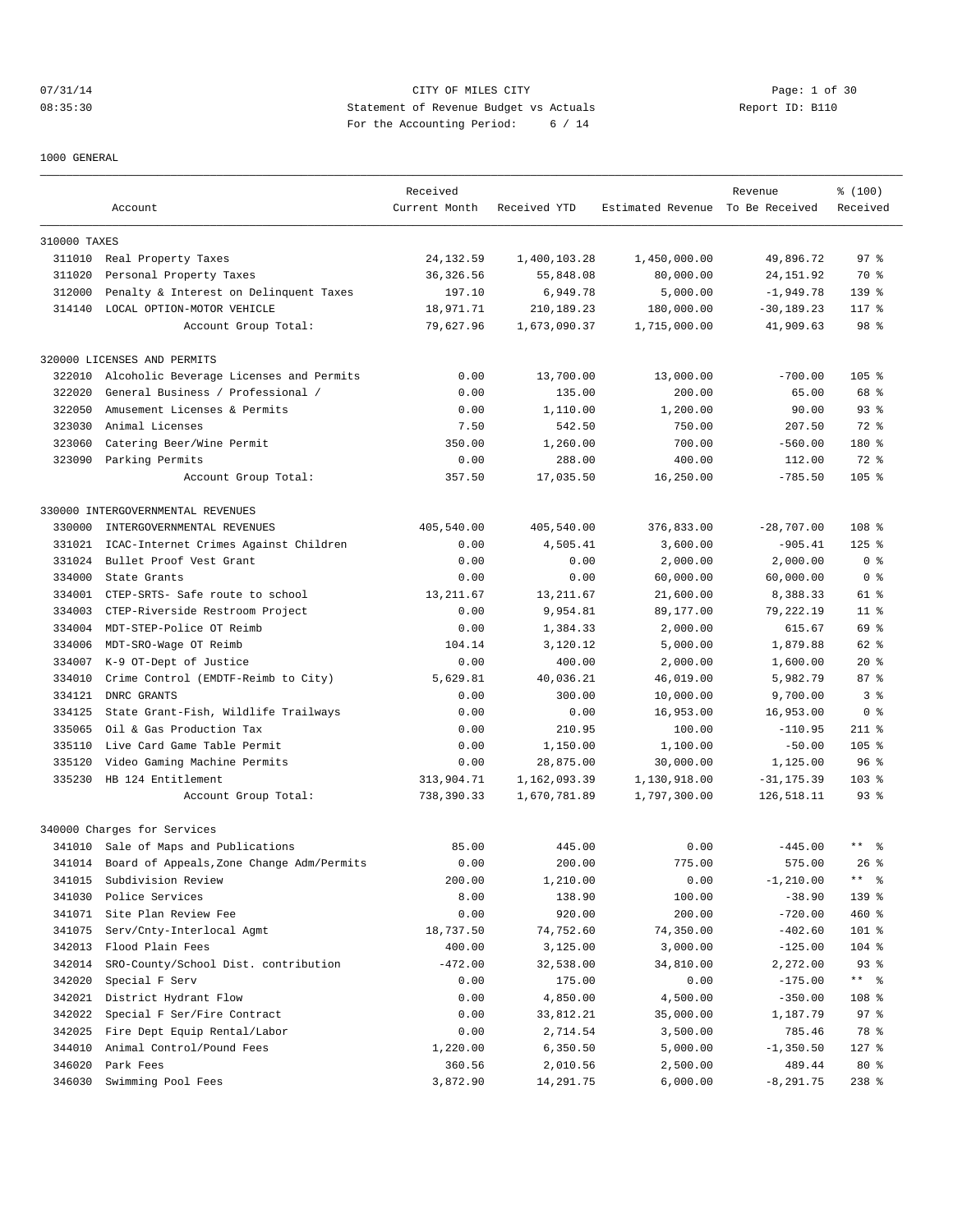#### 07/31/14 Page: 2 of 30 08:35:30 Statement of Revenue Budget vs Actuals Report ID: B110 For the Accounting Period: 6 / 14

#### 1000 GENERAL

|        | Account                               | Received<br>Current Month | Received YTD   | Estimated Revenue To Be Received | Revenue      | % (100)<br>Received  |
|--------|---------------------------------------|---------------------------|----------------|----------------------------------|--------------|----------------------|
|        | Account Group Total:                  | 24, 411.96                | 177,534.06     | 169,735.00                       | $-7,799.06$  | $105$ %              |
|        | 350000 FINES AND FORFEITURES          |                           |                |                                  |              |                      |
| 351030 | Fines/Surcharges/etc                  | 45,498.89                 | 201,827.89     | 145,000.00                       | $-56,827.89$ | $139*$               |
| 351035 | Animal Control Court Revenue          | 1,200.00                  | 8,645.00       | 7,500.00                         | $-1.145.00$  | $115*$               |
| 351036 | Restitution Collection Fees           | 0.00                      | 99.15          | 0.00                             | $-99.15$     | $***$ %              |
|        | Account Group Total:                  | 46,698.89                 | 210,572.04     | 152,500.00                       | $-58,072.04$ | $138*$               |
|        | 360000 MISCELLANEOUS REVENUE          |                           |                |                                  |              |                      |
| 361005 | MidRivers Franchise Fees              | 0.00                      | 85,032.99      | 105,000.00                       | 19,967.01    | 81 %                 |
| 361010 | Land Rental                           | 100.00                    | 32,541.56      | 22,000.00                        | $-10,541.56$ | 148 %                |
| 361020 | Building Rentals                      | 1,349.99                  | 16,199.88      | 16,000.00                        | $-199.88$    | 101 <sub>8</sub>     |
| 362020 | MISC REVENUE                          | 23.00                     | 4,498.70       | 2,000.00                         | $-2,498.70$  | $225$ %              |
| 365000 | Contributions and Donations           | 0.00                      | 5.100.00       | 5.000.00                         | $-100.00$    | 102 <sub>8</sub>     |
| 365010 | RIVERSIDE PARK BENCHES-DONATIONS      | 0.00                      | 35.00          | 0.00                             | $-35.00$     | $***$ %              |
| 366040 | Misc.-BHS                             | 900.00                    | 900.00         | 800.00                           | $-100.00$    | $113*$               |
| 366050 | Sale of Junk/Salvage-PD cars          | 0.00                      | 3,190.00       | 0.00                             | $-3,190.00$  | $***$ 2              |
| 367000 | Sale of Junk or Salvage               | 0.00                      | 63.26          | 0.00                             | $-63.26$     | $***$ $ \frac{6}{9}$ |
|        | Account Group Total:                  | 2,372.99                  | 147,561.39     | 150,800.00                       | 3,238.61     | 98 <sup>8</sup>      |
|        | 370000 INVESTMENT EARNINGS            |                           |                |                                  |              |                      |
|        | 371010 Investment Earnings            | 532.77                    | 1,974.39       | 2,000.00                         | 25.61        | 99 <sup>8</sup>      |
|        | Account Group Total:                  | 532.77                    | 1,974.39       | 2,000.00                         | 25.61        | 99 <sup>8</sup>      |
|        | 380000 OTHER FINANCING SOURCES        |                           |                |                                  |              |                      |
| 382020 | Compensation for Loss of Fixed Assets | 0.00                      | 2,241.56       | 0.00                             | $-2, 241.56$ | $***$ %              |
| 383000 | Interfund Operating Transfer          | 135,238.76                | 512,008.48     | 512,939.00                       | 930.52       | $100*$               |
|        | Account Group Total:                  | 135, 238.76               | 514,250.04     | 512,939.00                       | $-1, 311.04$ | $100*$               |
|        | Fund Total:                           | 1,027,631.16              | 4, 412, 799.68 | 4,516,524.00                     | 103,724.32   | 98 <sup>8</sup>      |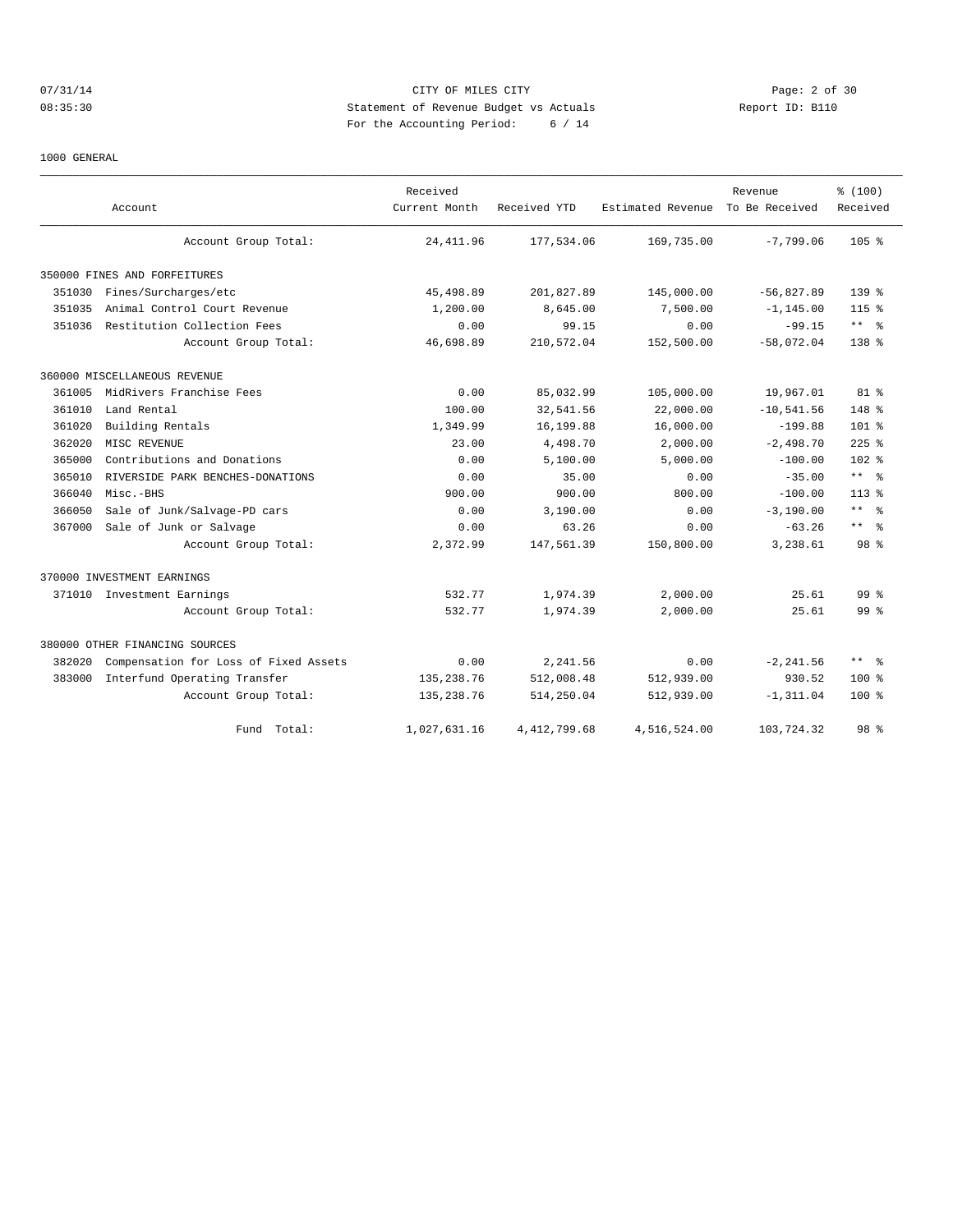# 07/31/14 Page: 3 of 30 08:35:30 Statement of Revenue Budget vs Actuals Report ID: B110 For the Accounting Period: 6 / 14

2220 LIBRARY

|        |                                   | Received      |              |                   | Revenue        | % (100)         |
|--------|-----------------------------------|---------------|--------------|-------------------|----------------|-----------------|
|        | Account                           | Current Month | Received YTD | Estimated Revenue | To Be Received | Received        |
|        | 340000 Charges for Services       |               |              |                   |                |                 |
| 341075 | Serv/Cnty-Interlocal Agmt         | 0.00          | 38,645.20    | 38,267.00         | $-378.20$      | $101$ %         |
| 346070 | Library Fees                      | 616.15        | 3,802.20     | 4,000.00          | 197.80         | 95%             |
| 346074 | Book Sales                        | 91.60         | 645.95       | 400.00            | $-245.95$      | $161$ %         |
|        | Account Group Total:              | 707.75        | 43,093.35    | 42,667.00         | $-426.35$      | 101 %           |
|        | 360000 MISCELLANEOUS REVENUE      |               |              |                   |                |                 |
| 362020 | MISC REVENUE                      | 0.00          | 111.74       | 0.00              | $-111.74$      | $***$ %         |
| 365035 | Donation-Library Board of Trustee | 2,402.89      | 7,050.35     | 0.00              | $-7,050.35$    | $***$ $\approx$ |
|        | Account Group Total:              | 2,402.89      | 7,162.09     | 0.00              | $-7, 162.09$   | $***$ $\approx$ |
|        | 380000 OTHER FINANCING SOURCES    |               |              |                   |                |                 |
| 383000 | Interfund Operating Transfer      | 23,623.99     | 283,487.00   | 283, 487.00       | 0.00           | $100$ %         |
|        | Account Group Total:              | 23,623.99     | 283,487.00   | 283,487.00        | 0.00           | $100*$          |
|        | Fund Total:                       | 26,734.63     | 333,742.44   | 326,154.00        | $-7,588.44$    | $102$ %         |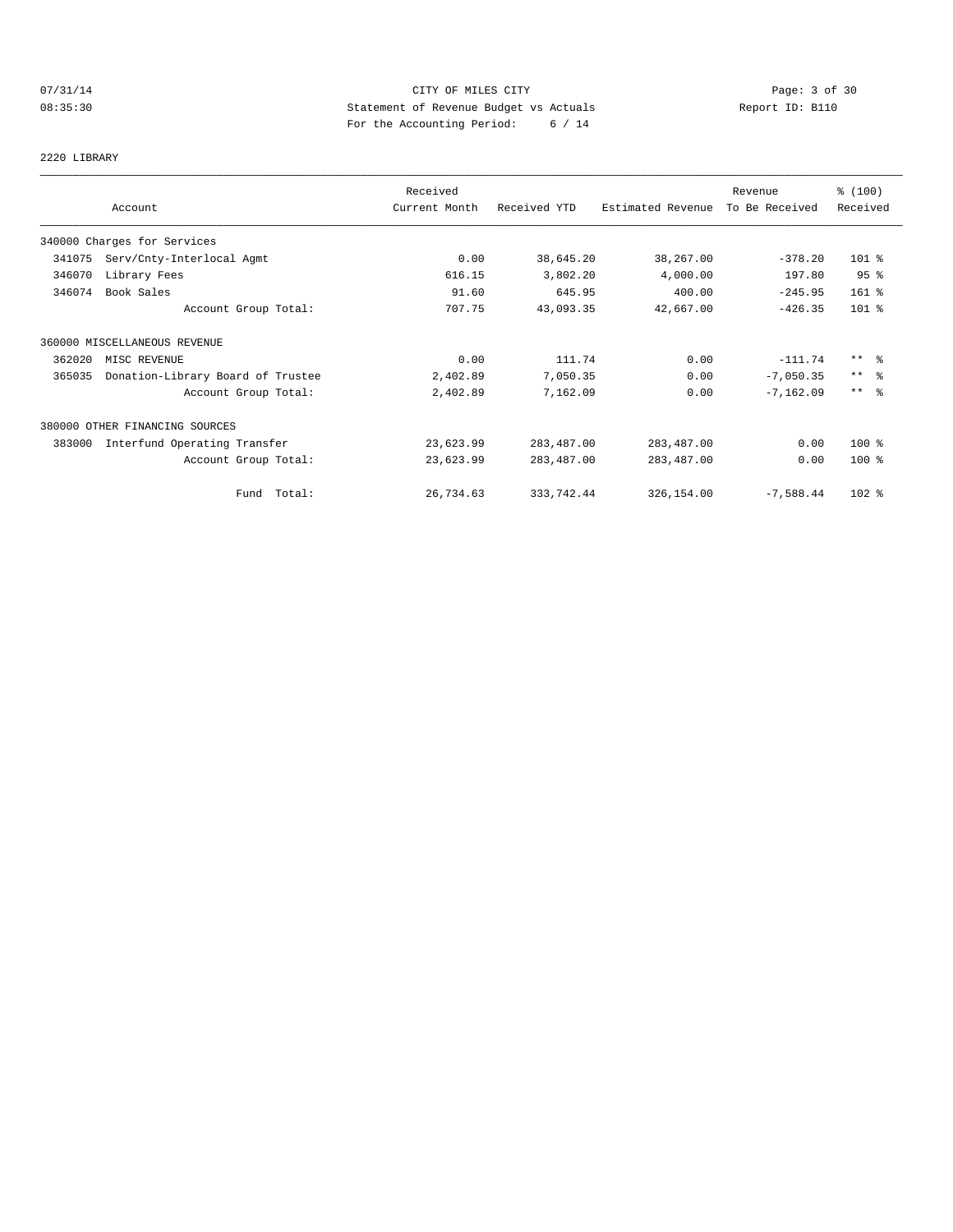# 07/31/14 Page: 4 of 30 08:35:30 Statement of Revenue Budget vs Actuals Report ID: B110 For the Accounting Period: 6 / 14

#### 2260 EMERGENCY DISASTER

|              |                                        | Received      |              |                   | Revenue        | \$(100)         |  |
|--------------|----------------------------------------|---------------|--------------|-------------------|----------------|-----------------|--|
|              | Account                                | Current Month | Received YTD | Estimated Revenue | To Be Received | Received        |  |
| 310000 TAXES |                                        |               |              |                   |                |                 |  |
| 311010       | Real Property Taxes                    | 0.00          | 84.24        | 0.00              | $-84.24$       | $***$ %         |  |
| 311020       | Personal Property Taxes                | 0.00          | 2.09         | 0.00              | $-2.09$        | $***$ $ -$      |  |
| 312000       | Penalty & Interest on Delinquent Taxes | 1.88          | 52.70        | 0.00              | $-52.70$       | $***$ %         |  |
|              | Account Group Total:                   | 1.88          | 139.03       | 0.00              | $-139.03$      | $***$ $\approx$ |  |
|              | 330000 INTERGOVERNMENTAL REVENUES      |               |              |                   |                |                 |  |
| 331113       | FEMA -Projects                         | $-71,634.00$  | 0.00         | 0.00              | 0.00           | ** %            |  |
|              | Account Group Total:                   | $-71,634.00$  | 0.00         | 0.00              | 0.00           | $***$ %         |  |
|              | Total:<br>Fund                         | $-71,632.12$  | 139.03       | 0.00              | $-139.03$      | $***$ %         |  |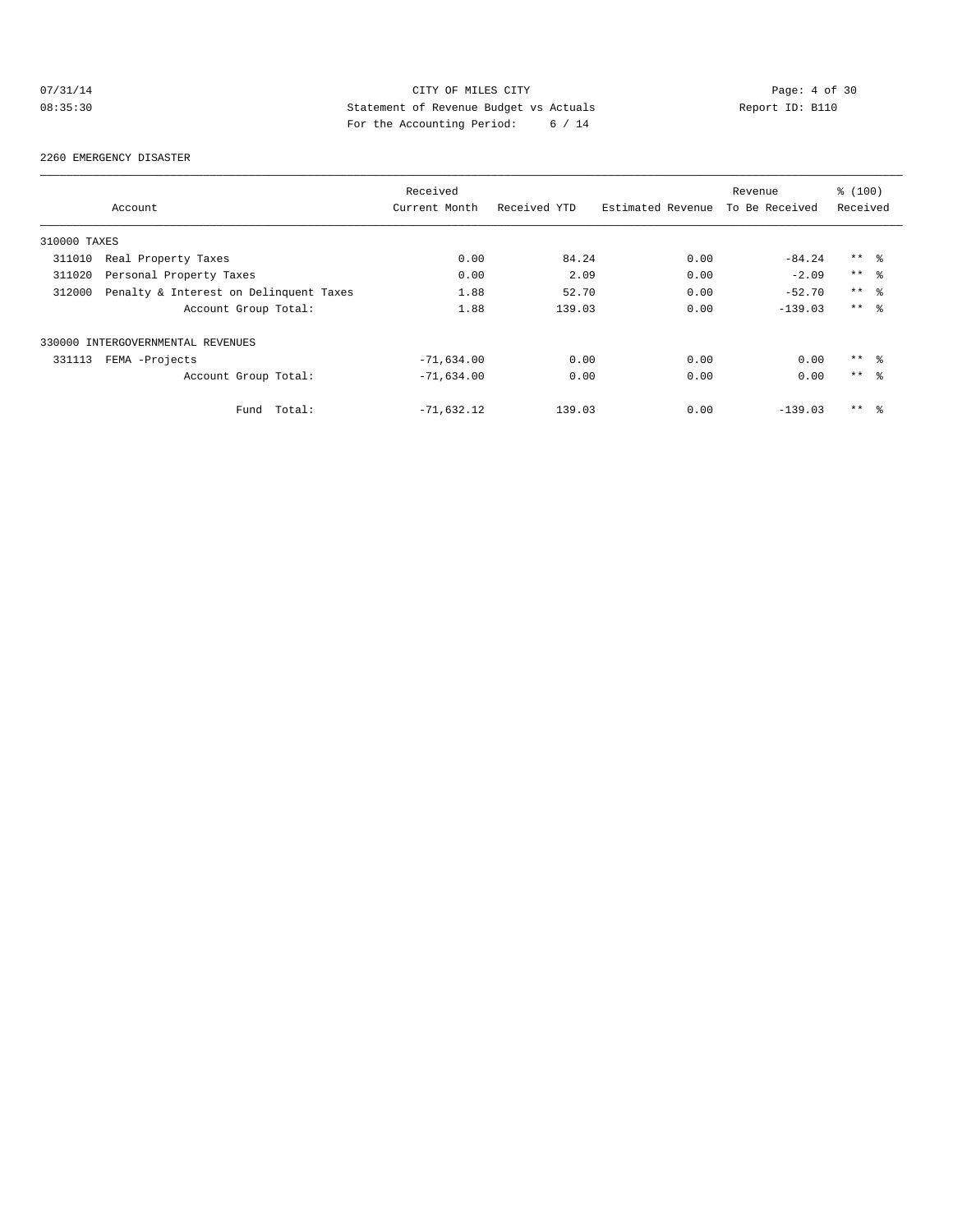# 07/31/14 Page: 5 of 30 08:35:30 Statement of Revenue Budget vs Actuals Report ID: B110 For the Accounting Period: 6 / 14

#### 2270 Health

| Account                                | Received<br>Current Month | Received YTD | Estimated Revenue | Revenue<br>To Be Received | % (100)<br>Received |
|----------------------------------------|---------------------------|--------------|-------------------|---------------------------|---------------------|
|                                        |                           |              |                   |                           |                     |
| 340000 Charges for Services            |                           |              |                   |                           |                     |
| Health Inspection Fees<br>344030       | 250.00                    | 660.00       | 15,000.00         | 14,340.00                 | $4\degree$          |
| Account Group Total:                   | 250.00                    | 660.00       | 15,000.00         | 14,340.00                 | 4%                  |
| 380000 OTHER FINANCING SOURCES         |                           |              |                   |                           |                     |
| 383000<br>Interfund Operating Transfer | 0.00                      | 30,000.00    | 30,000.00         | 0.00                      | $100$ %             |
| Account Group Total:                   | 0.00                      | 30,000.00    | 30,000.00         | 0.00                      | $100*$              |
| Total:<br>Fund                         | 250.00                    | 30,660.00    | 45,000.00         | 14,340.00                 | 68 %                |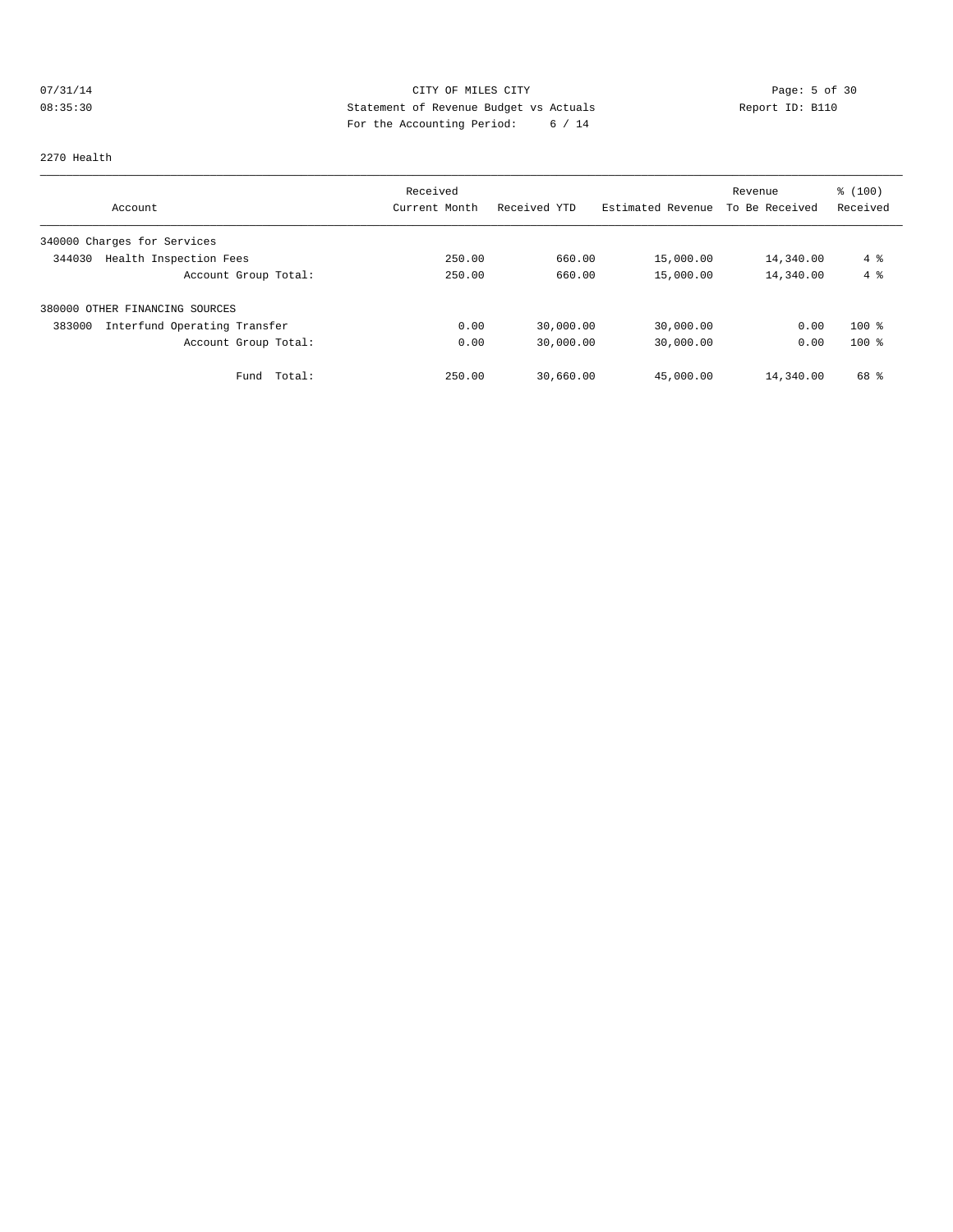# 07/31/14 Page: 6 of 30 08:35:30 Statement of Revenue Budget vs Actuals Report ID: B110 For the Accounting Period: 6 / 14

2372 Permissive Medical Levy

|              |                                        | Received      |              |                   | Revenue        | % (100)         |
|--------------|----------------------------------------|---------------|--------------|-------------------|----------------|-----------------|
|              | Account                                | Current Month | Received YTD | Estimated Revenue | To Be Received | Received        |
| 310000 TAXES |                                        |               |              |                   |                |                 |
| 311010       | Real Property Taxes                    | 2,388.68      | 137,566.13   | 91,209.00         | $-46, 357.13$  | $151$ %         |
| 311020       | Personal Property Taxes                | 3,674.85      | 5,595.59     | 2,545.00          | $-3,050.59$    | $220$ %         |
| 312000       | Penalty & Interest on Delinquent Taxes | 6.57          | 221.55       | 0.00              | $-221.55$      | $***$ %         |
|              | Account Group Total:                   | 6,070.10      | 143, 383. 27 | 93,754.00         | $-49,629.27$   | $153$ $%$       |
|              | 380000 OTHER FINANCING SOURCES         |               |              |                   |                |                 |
| 383000       | Interfund Operating Transfer           | 7,875.00      | 7,875.00     | 0.00              | $-7,875.00$    | $***$ %         |
|              | Account Group Total:                   | 7,875.00      | 7,875.00     | 0.00              | $-7.875.00$    | $***$ $\approx$ |
|              | Total:<br>Fund                         | 13,945.10     | 151,258.27   | 93,754.00         | $-57,504.27$   | $161$ %         |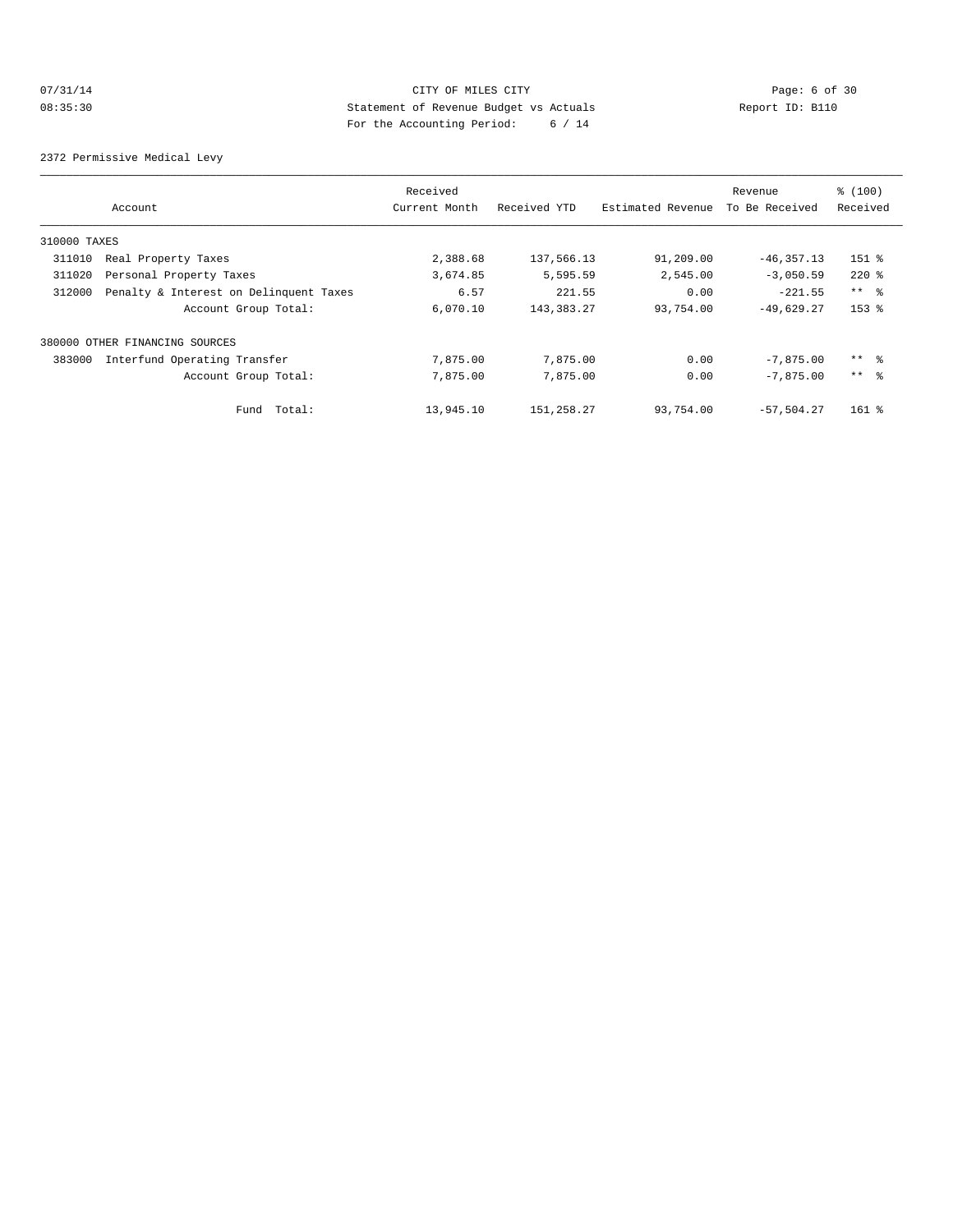# 07/31/14 Page: 7 of 30 08:35:30 Statement of Revenue Budget vs Actuals Report ID: B110 For the Accounting Period: 6 / 14

#### 2394 BUILDING CODE ENFORCEMENT

| Account                              | Received<br>Current Month | Received YTD | Estimated Revenue | Revenue<br>To Be Received | \$(100)<br>Received |
|--------------------------------------|---------------------------|--------------|-------------------|---------------------------|---------------------|
| 320000 LICENSES AND PERMITS          |                           |              |                   |                           |                     |
| Building & Related Permits<br>323010 | 9,395.05                  | 141,986.34   | 97,000.00         | $-44,986.34$              | $146$ %             |
| Account Group Total:                 | 9,395.05                  | 141,986.34   | 97,000.00         | $-44,986.34$              | $146$ %             |
| Fund Total:                          | 9,395.05                  | 141,986.34   | 97,000.00         | $-44,986.34$              | $146$ %             |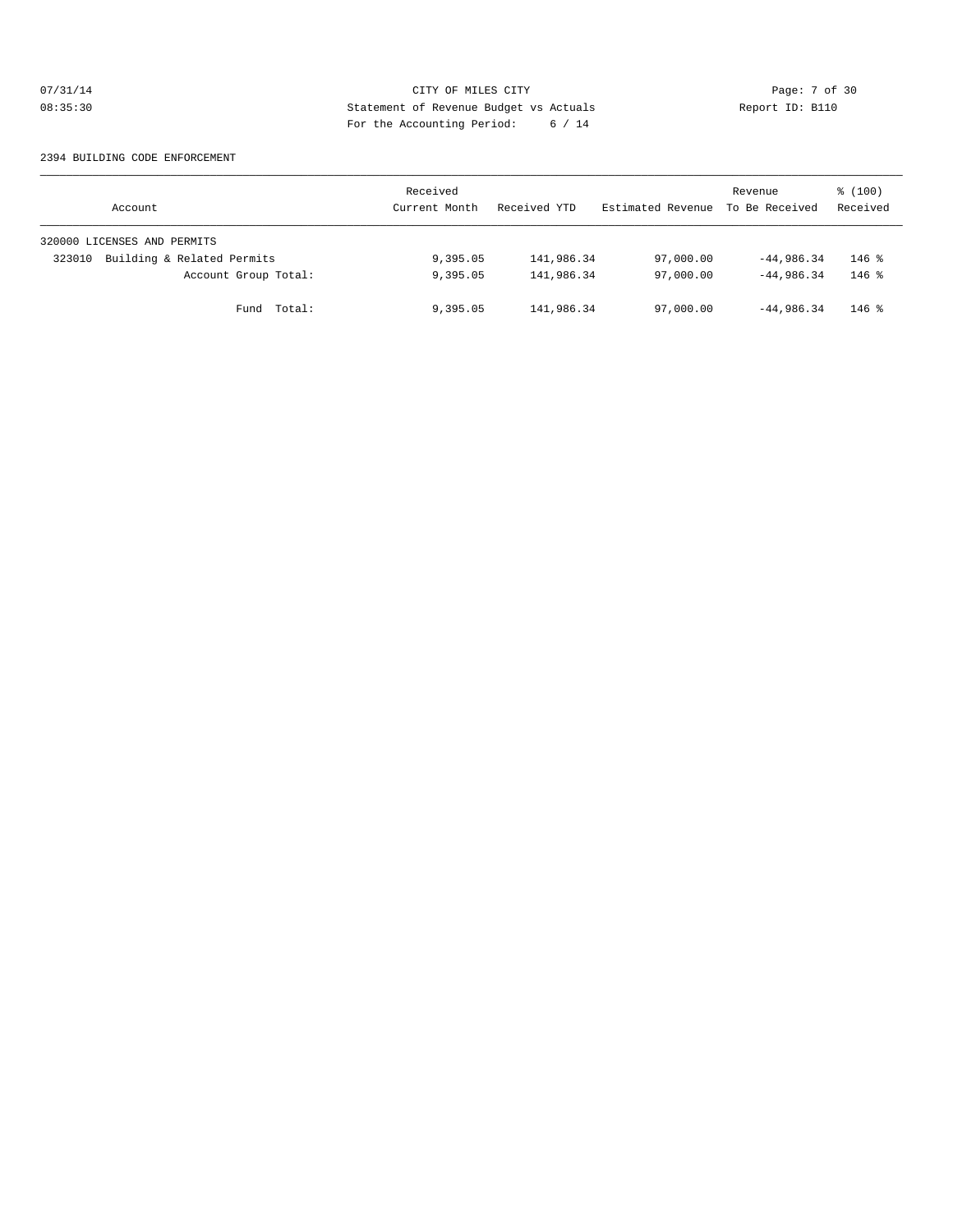# 07/31/14 Page: 8 of 30 08:35:30 Statement of Revenue Budget vs Actuals Report ID: B110 For the Accounting Period: 6 / 14

2400 LTG M D#165-(Gen City)

|        |                                          | Received      |              |                   | Revenue        | % (100)         |
|--------|------------------------------------------|---------------|--------------|-------------------|----------------|-----------------|
|        | Account                                  | Current Month | Received YTD | Estimated Revenue | To Be Received | Received        |
|        | 360000 MISCELLANEOUS REVENUE             |               |              |                   |                |                 |
| 363010 | Maintenance Assessments                  | 3,712.03      | 152,450.45   | 160,056.00        | 7,605.55       | 95 %            |
| 363040 | Penalty & Interest on Deling Assessments | 24.64         | 1,400.45     | 500.00            | $-900.45$      | $280*$          |
|        | Account Group Total:                     | 3,736.67      | 153,850.90   | 160,556.00        | 6,705.10       | 96%             |
|        | 370000 INVESTMENT EARNINGS               |               |              |                   |                |                 |
| 371010 | Investment Earnings                      | 21.78         | 78.33        | 100.00            | 21.67          | 78 %            |
|        | Account Group Total:                     | 21.78         | 78.33        | 100.00            | 21.67          | 78 %            |
|        | Fund Total:                              | 3,758.45      | 153,929.23   | 160,656.00        | 6,726.77       | 96 <sup>8</sup> |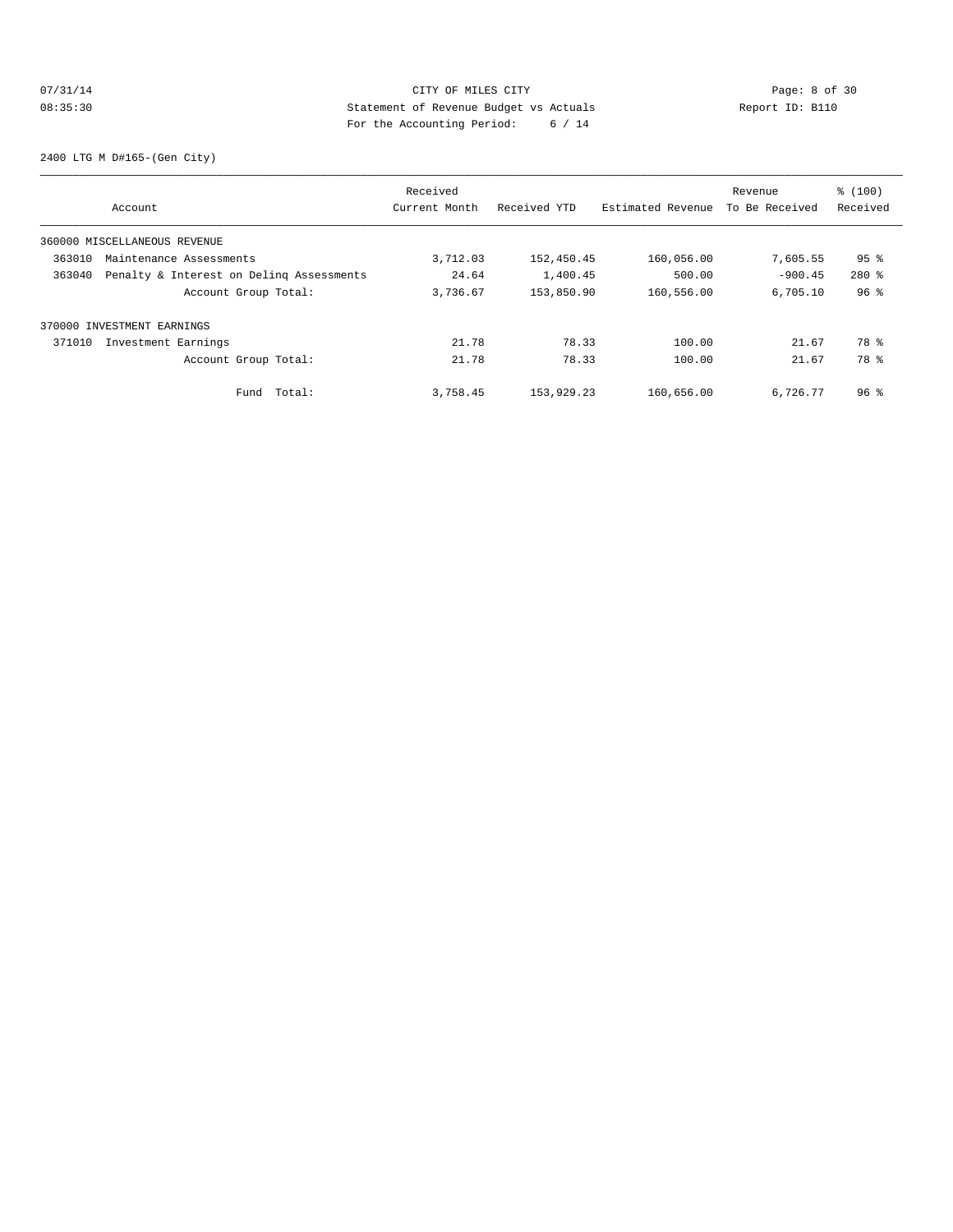# 07/31/14 Page: 9 of 30 08:35:30 Statement of Revenue Budget vs Actuals Report ID: B110 For the Accounting Period: 6 / 14

2420 LTG M D#167-(MilesAddn Etc)

|        |                                          | Received      |              |                   | Revenue        | % (100)             |
|--------|------------------------------------------|---------------|--------------|-------------------|----------------|---------------------|
|        | Account                                  | Current Month | Received YTD | Estimated Revenue | To Be Received | Received            |
|        | 360000 MISCELLANEOUS REVENUE             |               |              |                   |                |                     |
| 363010 | Maintenance Assessments                  | 727.91        | 27,529.59    | 28,900.00         | 1,370.41       | $95$ %              |
| 363040 | Penalty & Interest on Deling Assessments | 4.99          | 265.00       | 100.00            | $-165.00$      | $265$ $\frac{6}{5}$ |
|        | Account Group Total:                     | 732.90        | 27,794.59    | 29,000.00         | 1,205.41       | 96 <sup>8</sup>     |
|        | 370000 INVESTMENT EARNINGS               |               |              |                   |                |                     |
| 371010 | Investment Earnings                      | 4.51          | 15.86        | 0.00              | $-15.86$       | $***$ $\approx$     |
|        | Account Group Total:                     | 4.51          | 15.86        | 0.00              | $-15.86$       | $***$ $\approx$     |
|        | Total:<br>Fund                           | 737.41        | 27,810.45    | 29,000.00         | 1,189.55       | 96 <sup>8</sup>     |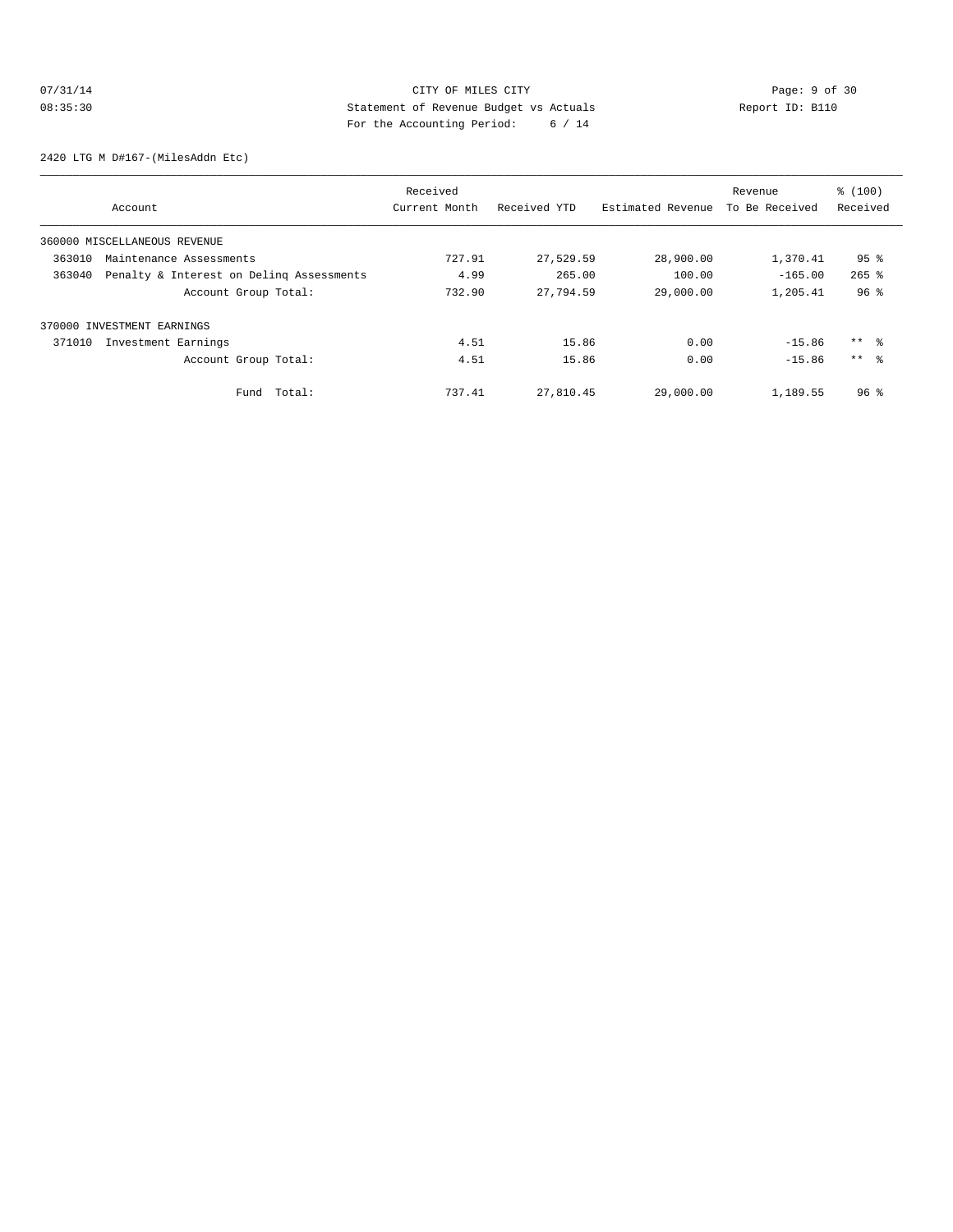# 07/31/14 Page: 10 of 30 08:35:30 Statement of Revenue Budget vs Actuals Report ID: B110 For the Accounting Period: 6 / 14

2430 LTG M D#171-(Balsam Est)

|                                                    | Received      |              | Revenue           |                | % (100)    |
|----------------------------------------------------|---------------|--------------|-------------------|----------------|------------|
| Account                                            | Current Month | Received YTD | Estimated Revenue | To Be Received | Received   |
| 360000 MISCELLANEOUS REVENUE                       |               |              |                   |                |            |
| 363010<br>Maintenance Assessments                  | 91.09         | 2,598.89     | 2,604.00          | 5.11           | $100*$     |
| Penalty & Interest on Deling Assessments<br>363040 | 0.62          | 4.02         | 0.00              | $-4.02$        | $***$ $ -$ |
| Account Group Total:                               | 91.71         | 2,602.91     | 2,604.00          | 1.09           | $100$ %    |
| 370000 INVESTMENT EARNINGS                         |               |              |                   |                |            |
| 371010<br>Investment Earnings                      | 0.52          | 1.40         | 0.00              | $-1.40$        | $***$ %    |
| Account Group Total:                               | 0.52          | 1.40         | 0.00              | $-1.40$        | $***$ %    |
| Total:<br>Fund                                     | 92.23         | 2,604.31     | 2,604.00          | $-0.31$        | $100*$     |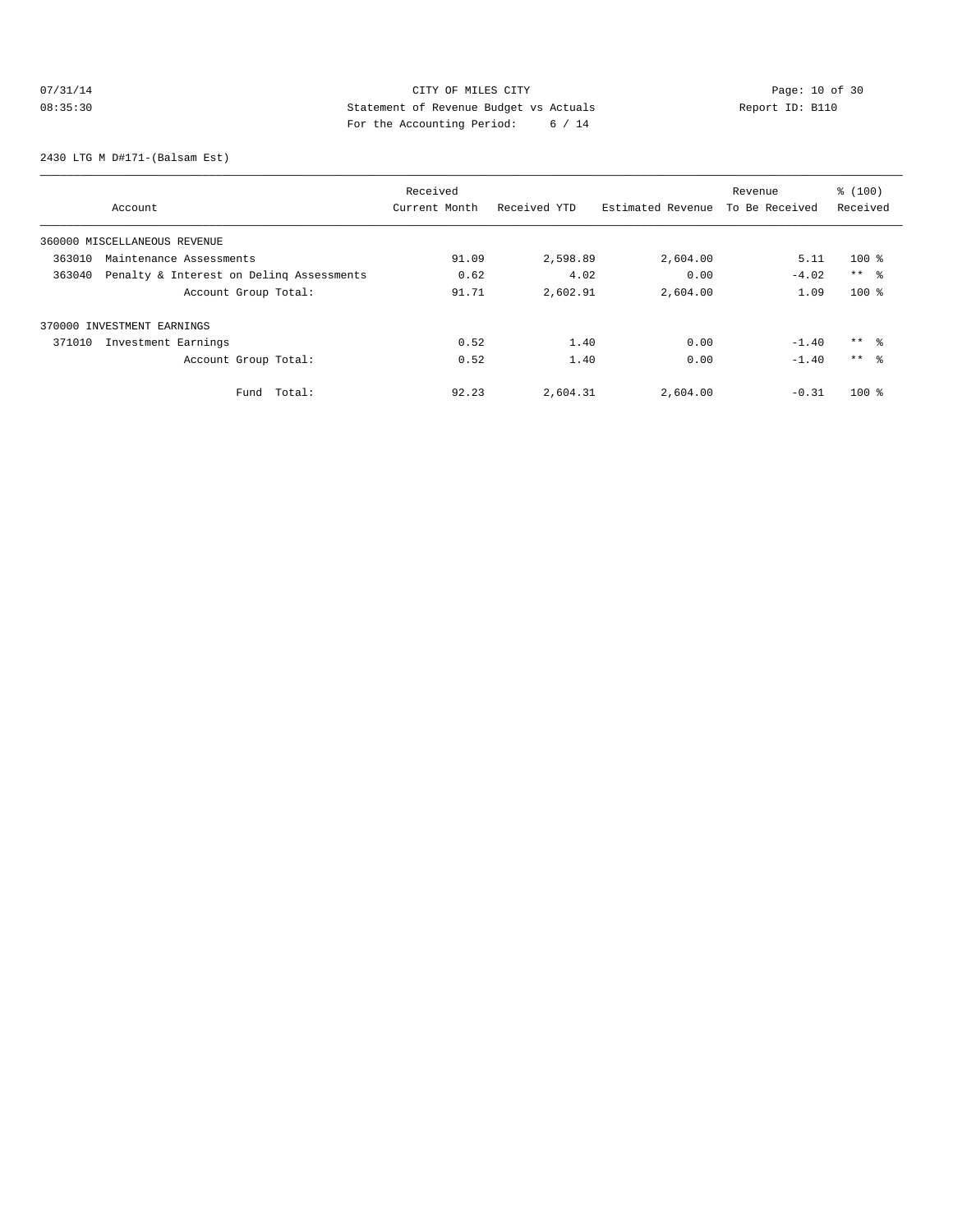# 07/31/14 Page: 11 of 30<br>
08:35:30<br>
Of 2011 CITY OF MILES CITY<br>
2011 CITY OF MILES CITY<br>
2012 CITY OF MILES CITY<br>
2012 CITY OF MILES CITY<br>
2021 CITY Actuals<br>
2021 City of 214 08:35:30 Statement of Revenue Budget vs Actuals Report ID: B110 For the Accounting Period: 6 / 14

2440 LTG M D#172-(Main Str)

|        |                                          | Received      |              |                   | Revenue        | % (100)         |
|--------|------------------------------------------|---------------|--------------|-------------------|----------------|-----------------|
|        | Account                                  | Current Month | Received YTD | Estimated Revenue | To Be Received | Received        |
|        | 360000 MISCELLANEOUS REVENUE             |               |              |                   |                |                 |
| 363010 | Maintenance Assessments                  | 197.73        | 8,949.46     | 8,393.00          | $-556.46$      | 107 %           |
| 363040 | Penalty & Interest on Deling Assessments | 1.36          | 152.18       | 100.00            | $-52.18$       | $152$ $%$       |
|        | Account Group Total:                     | 199.09        | 9,101.64     | 8,493.00          | $-608.64$      | 107 %           |
|        | 370000 INVESTMENT EARNINGS               |               |              |                   |                |                 |
| 371010 | Investment Earnings                      | 2.21          | 15.73        | 50.00             | 34.27          | 31 <sup>8</sup> |
|        | Account Group Total:                     | 2.21          | 15.73        | 50.00             | 34.27          | 31 <sup>°</sup> |
|        | Total:<br>Fund                           | 201.30        | 9,117.37     | 8,543.00          | $-574.37$      | $107$ %         |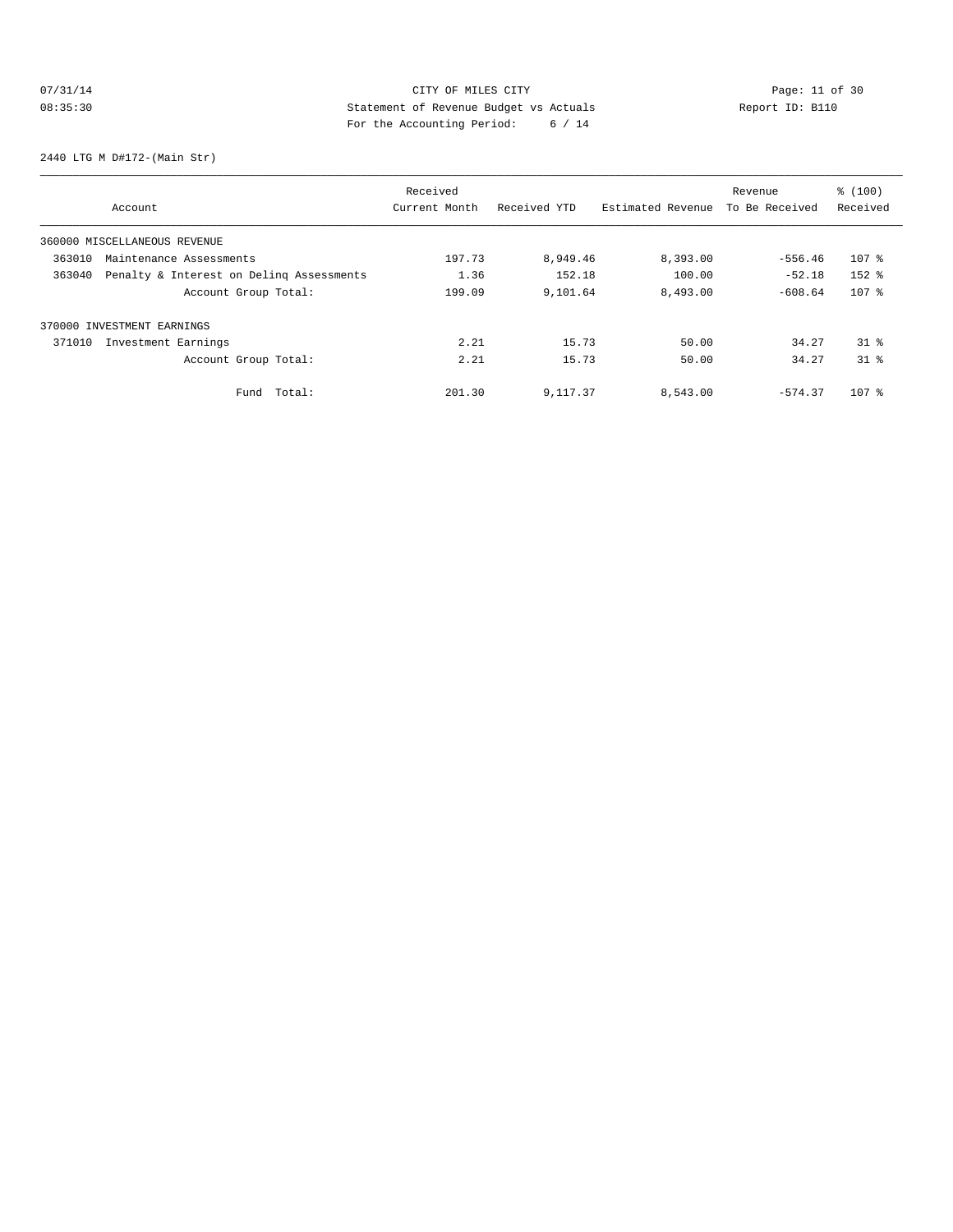# 07/31/14 Page: 12 of 30<br>
08:35:30<br>
08:35:30<br>
Details<br>
20. Complement of Revenue Budget vs Actuals<br>
20. Complement of the Actual Complement of Complement of the Actual Complement of Complement of Complement of Complement of 08:35:30 Statement of Revenue Budget vs Actuals Report ID: B110 For the Accounting Period: 6 / 14

2450 LTG M D#195-(SG-Trico)

|                                                    | Received      |              |                   | Revenue        | % (100)    |
|----------------------------------------------------|---------------|--------------|-------------------|----------------|------------|
| Account                                            | Current Month | Received YTD | Estimated Revenue | To Be Received | Received   |
| 360000 MISCELLANEOUS REVENUE                       |               |              |                   |                |            |
| 363010<br>Maintenance Assessments                  | 54.08         | 5,760.93     | 6,114.00          | 353.07         | $94$ $%$   |
| Penalty & Interest on Deling Assessments<br>363040 | 0.37          | 7.74         | 0.00              | $-7.74$        | $***$ $ -$ |
| Account Group Total:                               | 54.45         | 5,768.67     | 6,114.00          | 345.33         | $94$ $%$   |
| 370000 INVESTMENT EARNINGS                         |               |              |                   |                |            |
| 371010<br>Investment Earnings                      | 0.84          | 2.01         | 0.00              | $-2.01$        | $***$ %    |
| Account Group Total:                               | 0.84          | 2.01         | 0.00              | $-2.01$        | $***$ %    |
| Total:<br>Fund                                     | 55.29         | 5,770.68     | 6,114.00          | 343.32         | $94$ $%$   |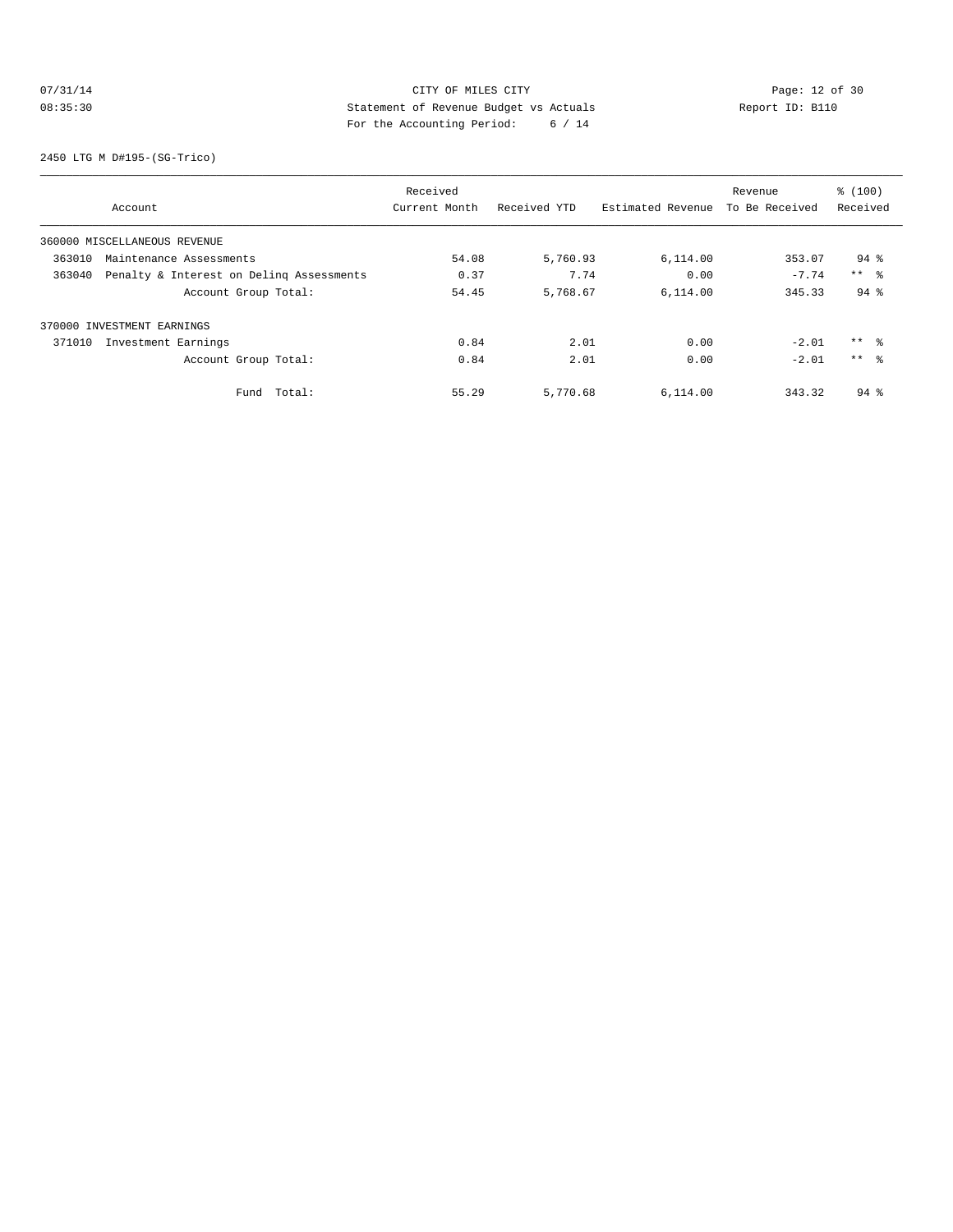# 07/31/14 Page: 13 of 30 08:35:30 Statement of Revenue Budget vs Actuals Report ID: B110 For the Accounting Period: 6 / 14

2470 LTG M D#202-(SG-MDU&NV)

|                                   |                                          | Received      |              |                   | Revenue        | % (100)         |
|-----------------------------------|------------------------------------------|---------------|--------------|-------------------|----------------|-----------------|
| Account                           |                                          | Current Month | Received YTD | Estimated Revenue | To Be Received | Received        |
| 360000 MISCELLANEOUS REVENUE      |                                          |               |              |                   |                |                 |
| 363010<br>Maintenance Assessments |                                          | 125.96        | 7,730.40     | 7,615.00          | $-115.40$      | $102$ %         |
| 363040                            | Penalty & Interest on Deling Assessments | 0.86          | 43.40        | 10.00             | $-33.40$       | $434$ $%$       |
|                                   | Account Group Total:                     | 126.82        | 7.773.80     | 7,625.00          | $-148.80$      | $102$ %         |
| 370000 INVESTMENT EARNINGS        |                                          |               |              |                   |                |                 |
| Investment Earnings<br>371010     |                                          | 1.23          | 3.19         | 0.00              | $-3.19$        | ** %            |
|                                   | Account Group Total:                     | 1.23          | 3.19         | 0.00              | $-3.19$        | $***$ $\approx$ |
|                                   | Total:<br>Fund                           | 128.05        | 7,776.99     | 7,625.00          | $-151.99$      | $102$ %         |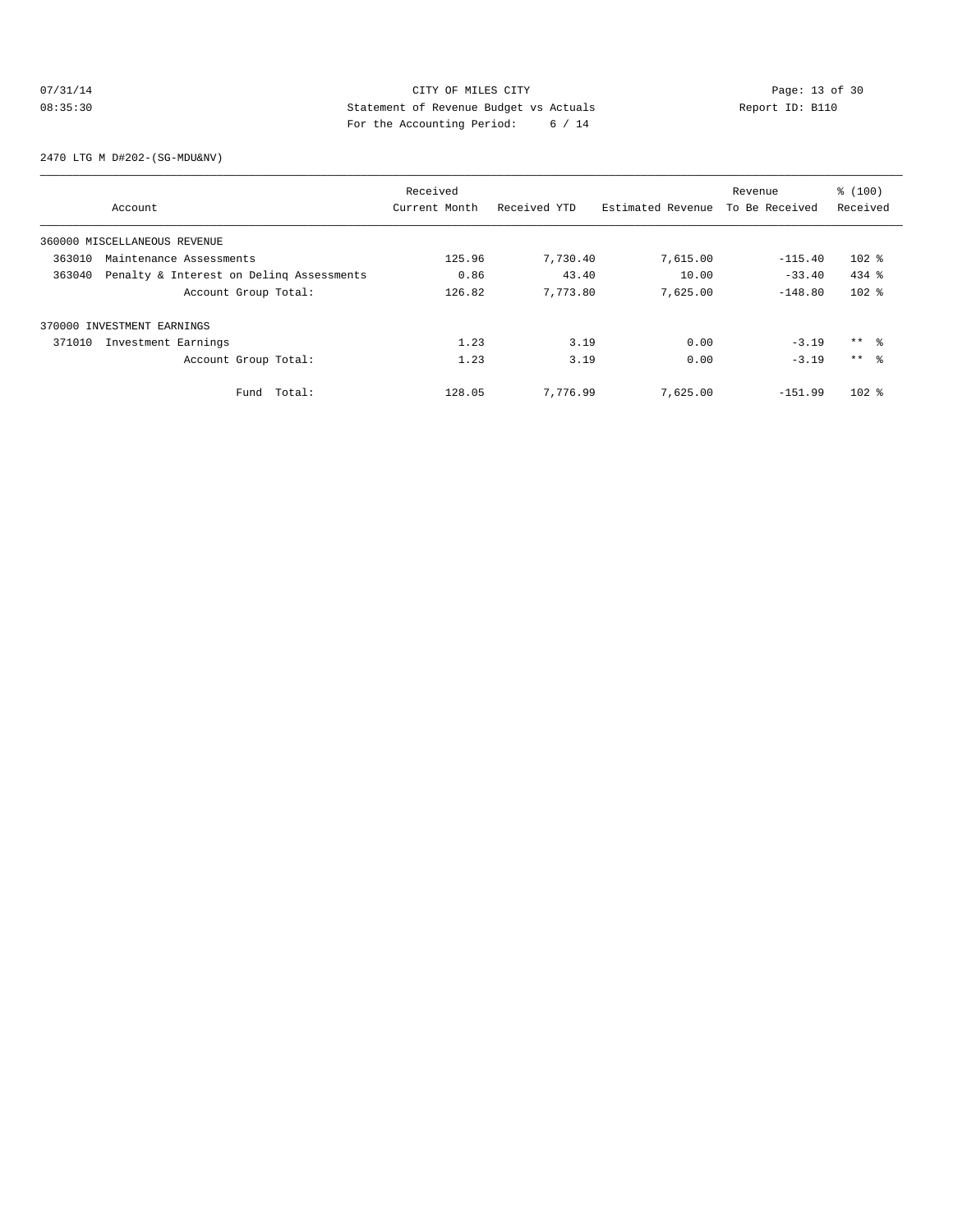# 07/31/14 Page: 14 of 30 08:35:30 Statement of Revenue Budget vs Actuals Report ID: B110<br>Report ID: B110 For the Accounting Period: 6 / 14

2480 LTG M M#173-(Milestown Estates)

|        |                                          | Received      |              |                   | Revenue        | % (100)         |
|--------|------------------------------------------|---------------|--------------|-------------------|----------------|-----------------|
|        | Account                                  | Current Month | Received YTD | Estimated Revenue | To Be Received | Received        |
|        | 360000 MISCELLANEOUS REVENUE             |               |              |                   |                |                 |
| 363010 | Maintenance Assessments                  | 10.83         | 888.47       | 794.00            | $-94.47$       | $112*$          |
| 363040 | Penalty & Interest on Deling Assessments | 0.07          | 14.93        | 0.00              | $-14.93$       | $***$ %         |
|        | Account Group Total:                     | 10.90         | 903.40       | 794.00            | $-109.40$      | $114$ %         |
|        | 370000 INVESTMENT EARNINGS               |               |              |                   |                |                 |
| 371010 | Investment Earnings                      | 0.50          | 2.03         | 0.00              | $-2.03$        | ** %            |
|        | Account Group Total:                     | 0.50          | 2.03         | 0.00              | $-2.03$        | $***$ $\approx$ |
|        | Total:<br>Fund                           | 11.40         | 905.43       | 794.00            | $-111.43$      | $114$ %         |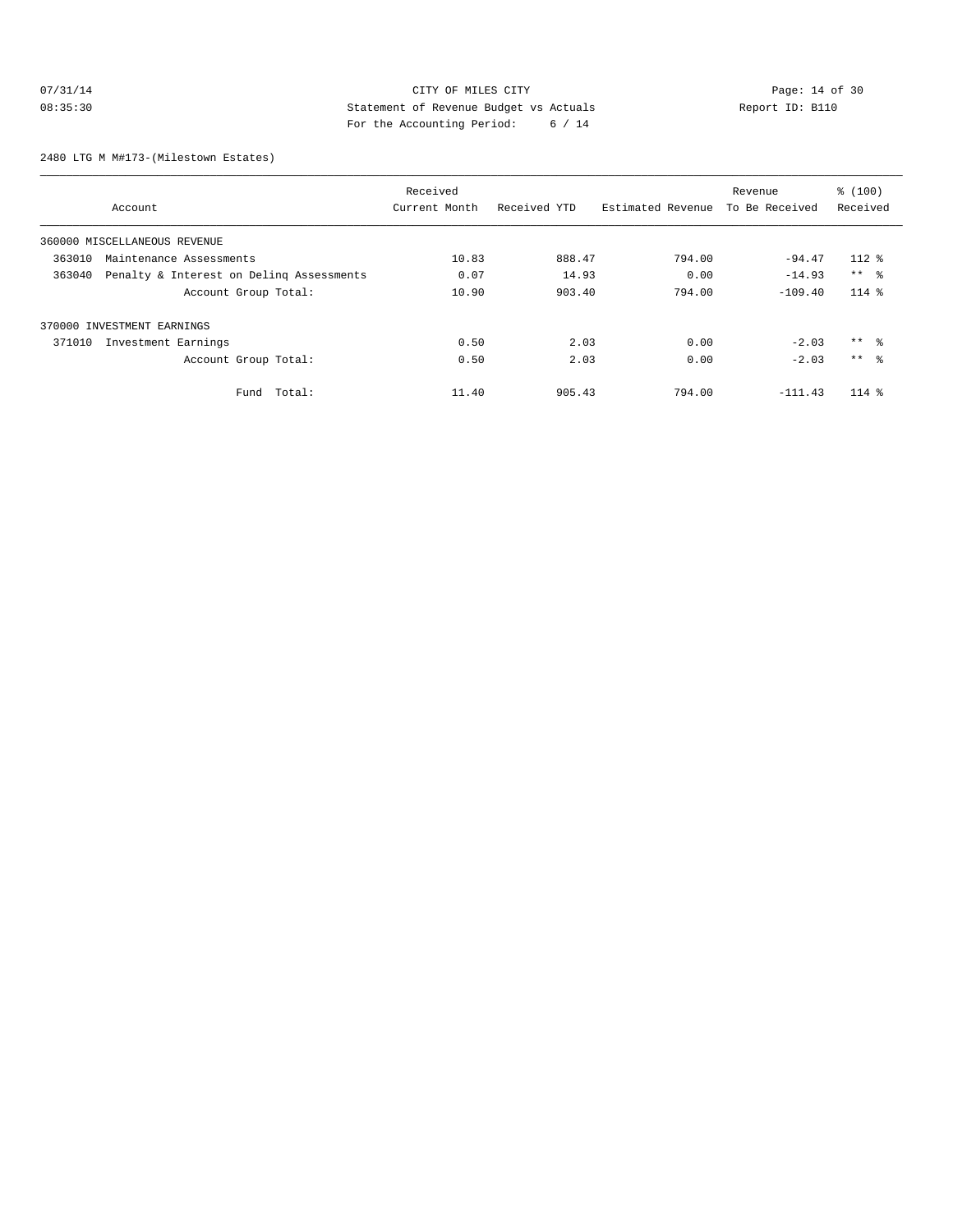# 07/31/14 Page: 15 of 30 08:35:30 Statement of Revenue Budget vs Actuals Report ID: B110 For the Accounting Period: 6 / 14

2510 STR MAINT DIST #204

| Account                                            | Received<br>Current Month | Received YTD | Estimated Revenue | Revenue<br>To Be Received | % (100)<br>Received |
|----------------------------------------------------|---------------------------|--------------|-------------------|---------------------------|---------------------|
| 360000 MISCELLANEOUS REVENUE                       |                           |              |                   |                           |                     |
| 363010<br>Maintenance Assessments                  | 21,199.83                 | 966,653.08   | 963, 243.00       | $-3,410.08$               | $100*$              |
| 363040<br>Penalty & Interest on Deling Assessments | 145.43                    | 5,809.85     | 1,000.00          | $-4,809.85$               | 581 %               |
| Account Group Total:                               | 21,345.26                 | 972,462.93   | 964, 243.00       | $-8, 219.93$              | $101$ %             |
| 370000 INVESTMENT EARNINGS                         |                           |              |                   |                           |                     |
| 371010<br>Investment Earnings                      | 234.37                    | 774.57       | 400.00            | $-374.57$                 | $194$ %             |
| Account Group Total:                               | 234.37                    | 774.57       | 400.00            | $-374.57$                 | $194$ %             |
| 380000 OTHER FINANCING SOURCES                     |                           |              |                   |                           |                     |
| 383000<br>Interfund Operating Transfer             | 88,211.60                 | 88,211.60    | 90,633.00         | 2,421.40                  | 97.8                |
| Account Group Total:                               | 88,211.60                 | 88,211.60    | 90,633.00         | 2,421.40                  | 97 <sup>8</sup>     |
| Total:<br>Fund                                     | 109,791.23                | 1,061,449.10 | 1,055,276.00      | $-6, 173.10$              | $101$ %             |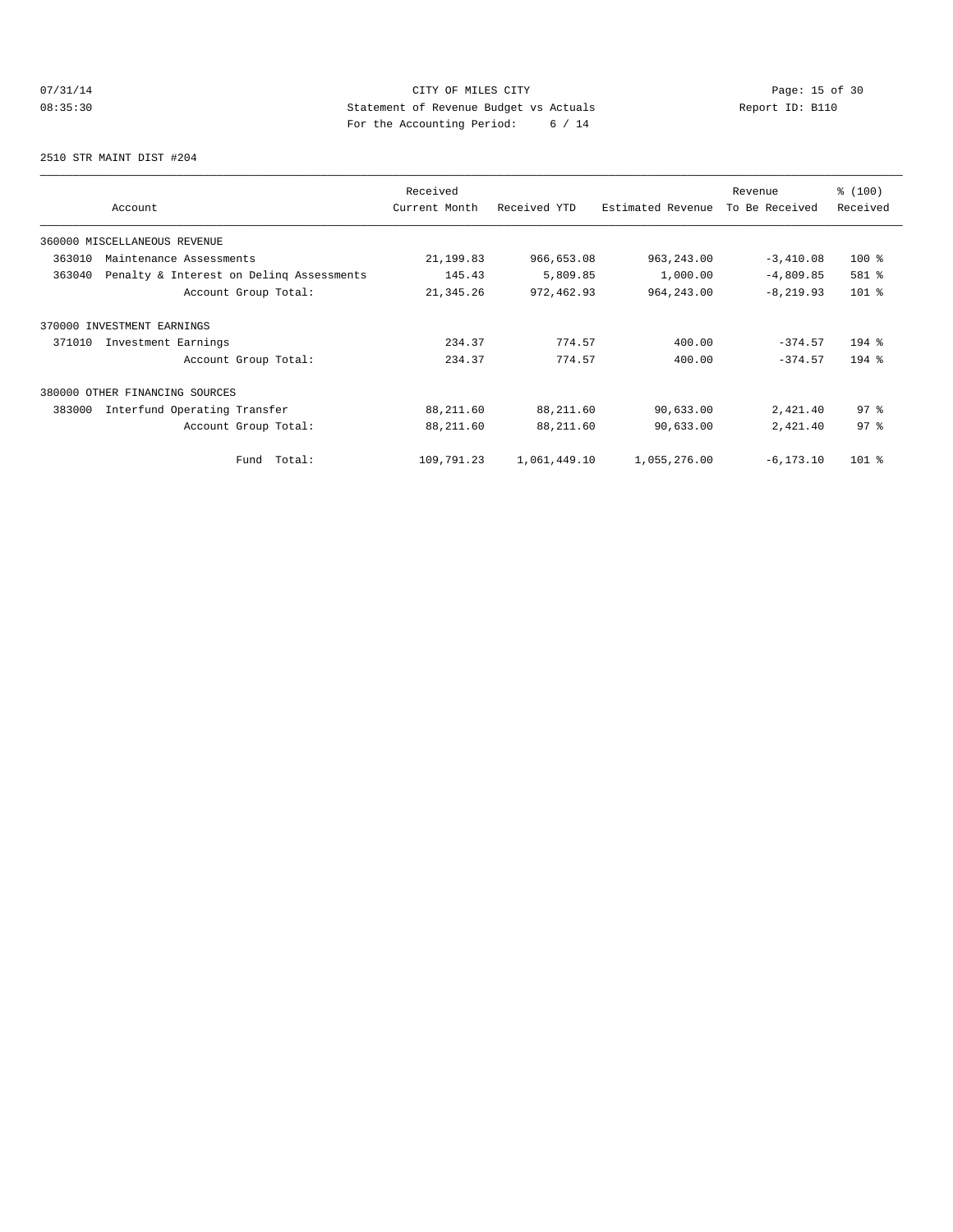# 07/31/14 Page: 16 of 30 08:35:30 Statement of Revenue Budget vs Actuals Report ID: B110 For the Accounting Period: 6 / 14

2520 STR MAINT DIST #205

| Account                                            | Received<br>Current Month | Received YTD | Estimated Revenue | Revenue<br>To Be Received | \$(100)<br>Received |
|----------------------------------------------------|---------------------------|--------------|-------------------|---------------------------|---------------------|
| 360000 MISCELLANEOUS REVENUE                       |                           |              |                   |                           |                     |
| 363010<br>Maintenance Assessments                  | 6,654.85                  | 268, 244. 77 | 258,450.00        | $-9.794.77$               | $104$ %             |
| 363040<br>Penalty & Interest on Deling Assessments | 43.70                     | 3,291.42     | 1,000.00          | $-2, 291.42$              | $329$ $%$           |
| Account Group Total:                               | 6,698.55                  | 271,536.19   | 259,450.00        | $-12,086.19$              | $105$ %             |
| 370000 INVESTMENT EARNINGS                         |                           |              |                   |                           |                     |
| 371010<br>Investment Earnings                      | 125.72                    | 445.41       | 400.00            | $-45.41$                  | $111$ $%$           |
| Account Group Total:                               | 125.72                    | 445.41       | 400.00            | $-45.41$                  | $111*$              |
| 380000 OTHER FINANCING SOURCES                     |                           |              |                   |                           |                     |
| Interfund Operating Transfer<br>383000             | 88, 211.61                | 88, 211.61   | 90,633.00         | 2,421.39                  | 97.8                |
| Account Group Total:                               | 88, 211.61                | 88, 211.61   | 90,633.00         | 2,421.39                  | 97 <sup>°</sup>     |
| Total:<br>Fund                                     | 95,035.88                 | 360,193.21   | 350,483.00        | $-9,710.21$               | 103 <sub>8</sub>    |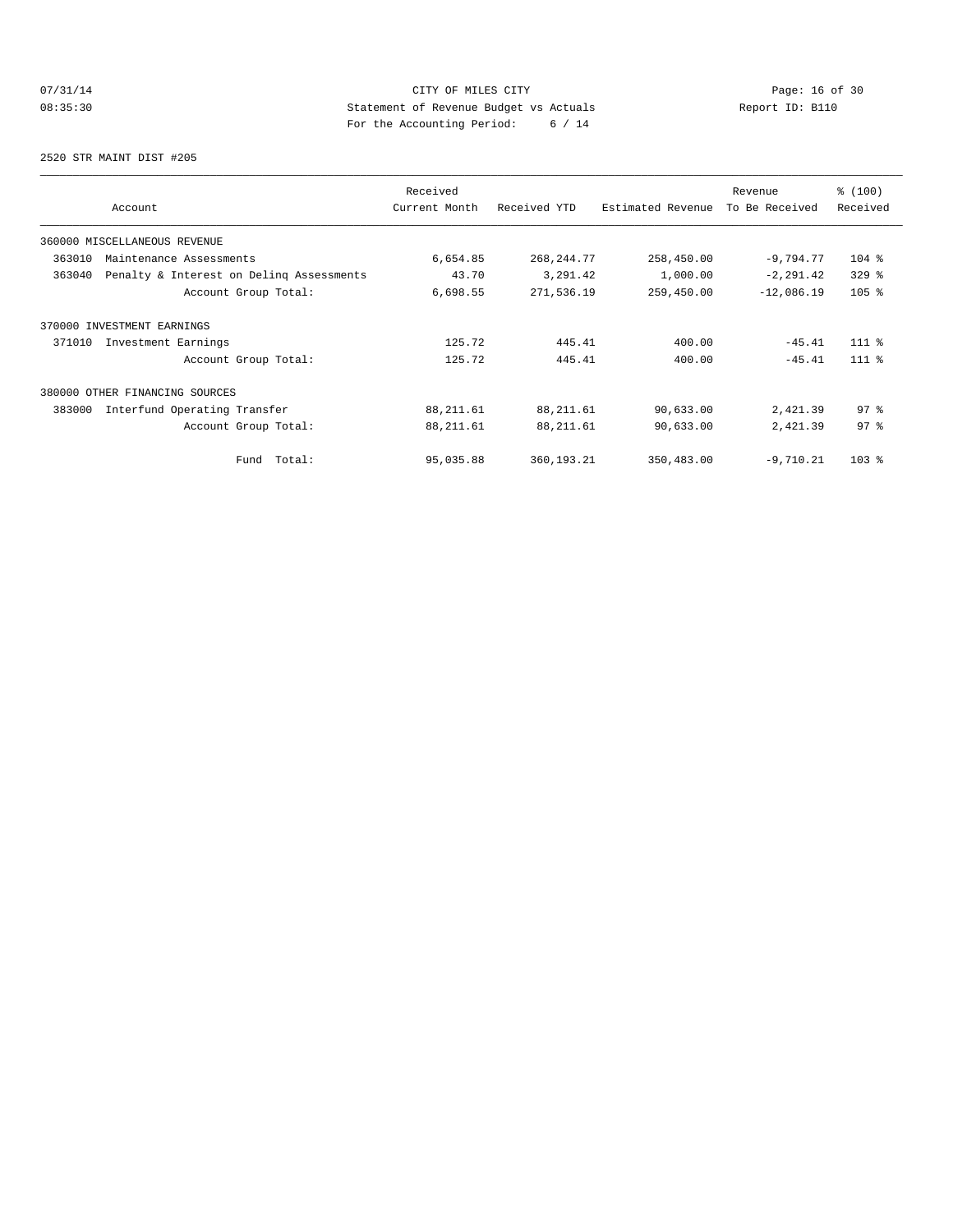# 07/31/14 Page: 17 of 30 08:35:30 Statement of Revenue Budget vs Actuals Report ID: B110 For the Accounting Period: 6 / 14

2540 STR MAINT DIST#207-(MILESTOWN ESTATES)

|        |                                          | Received      |              |                   | Revenue        | % (100)         |
|--------|------------------------------------------|---------------|--------------|-------------------|----------------|-----------------|
|        | Account                                  | Current Month | Received YTD | Estimated Revenue | To Be Received | Received        |
|        | 360000 MISCELLANEOUS REVENUE             |               |              |                   |                |                 |
| 363010 | Maintenance Assessments                  | 57.50         | 4,351.56     | 4,216.00          | $-135.56$      | $103$ %         |
| 363040 | Penalty & Interest on Deling Assessments | 0.39          | 170.49       | 0.00              | $-170.49$      | $***$ $ -$      |
|        | Account Group Total:                     | 57.89         | 4,522.05     | 4,216.00          | $-306.05$      | $107$ %         |
| 370000 | INVESTMENT EARNINGS                      |               |              |                   |                |                 |
| 371010 | Investment Earnings                      | 1.09          | 4.44         | 0.00              | $-4.44$        | $***$ $\approx$ |
|        | Account Group Total:                     | 1.09          | 4.44         | 0.00              | $-4.44$        | $***$ 8         |
|        | Fund Total:                              | 58.98         | 4,526.49     | 4,216.00          | $-310.49$      | $107$ %         |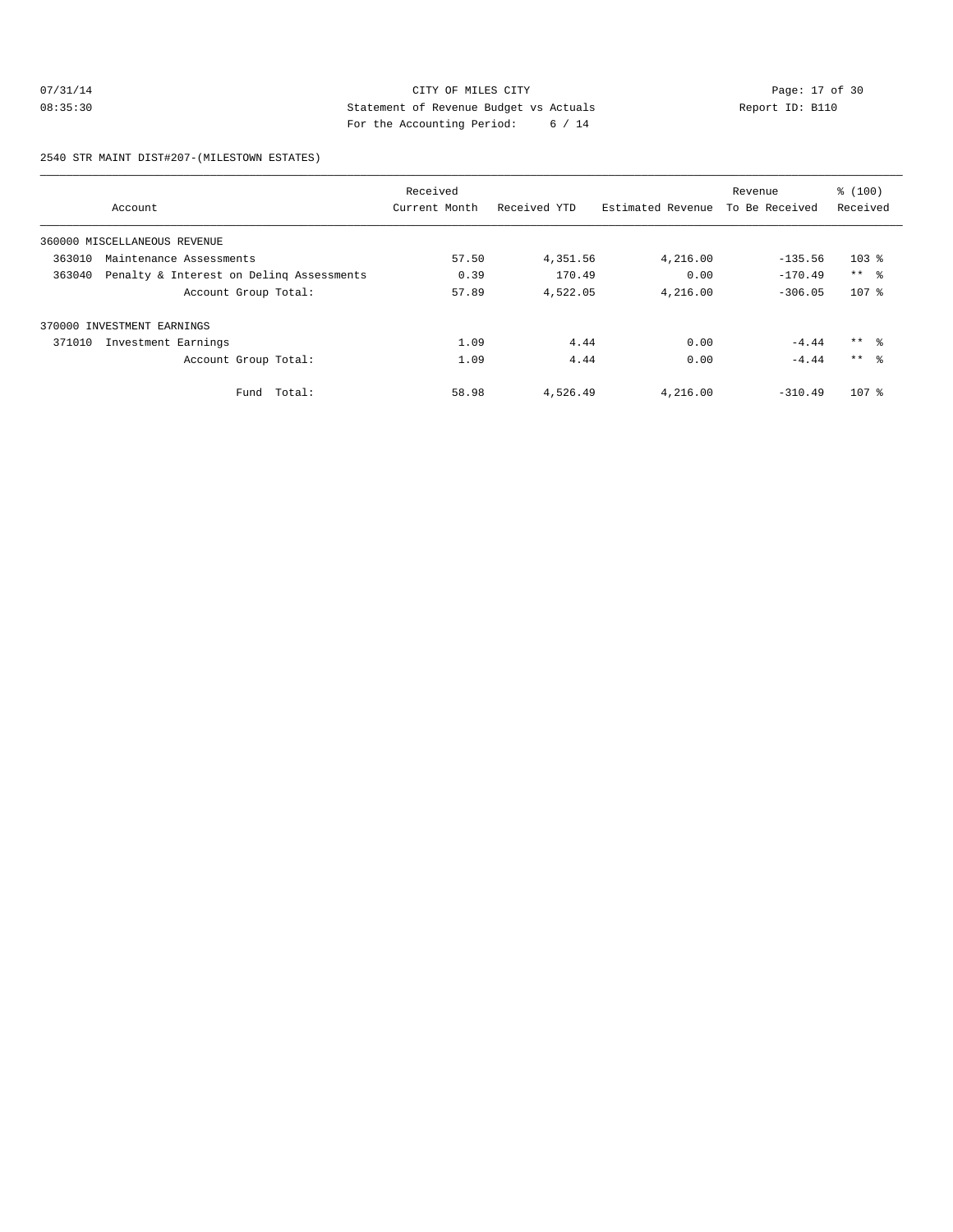# 07/31/14 Page: 18 of 30 08:35:30 Statement of Revenue Budget vs Actuals Report ID: B110 For the Accounting Period: 6 / 14

2820 GAS TAX

| Account                              | Received<br>Current Month | Received YTD | Estimated Revenue | Revenue<br>To Be Received | \$(100)<br>Received |
|--------------------------------------|---------------------------|--------------|-------------------|---------------------------|---------------------|
| 330000 INTERGOVERNMENTAL REVENUES    |                           |              |                   |                           |                     |
| Gasoline Tax Apportionment<br>335040 | 15,182.32                 | 182,187.89   | 182,188.00        | 0.11                      | $100*$              |
| Account Group Total:                 | 15,182.32                 | 182, 187.89  | 182,188.00        | 0.11                      | $100*$              |
| Fund Total:                          | 15,182.32                 | 182, 187.89  | 182,188.00        | 0.11                      | $100*$              |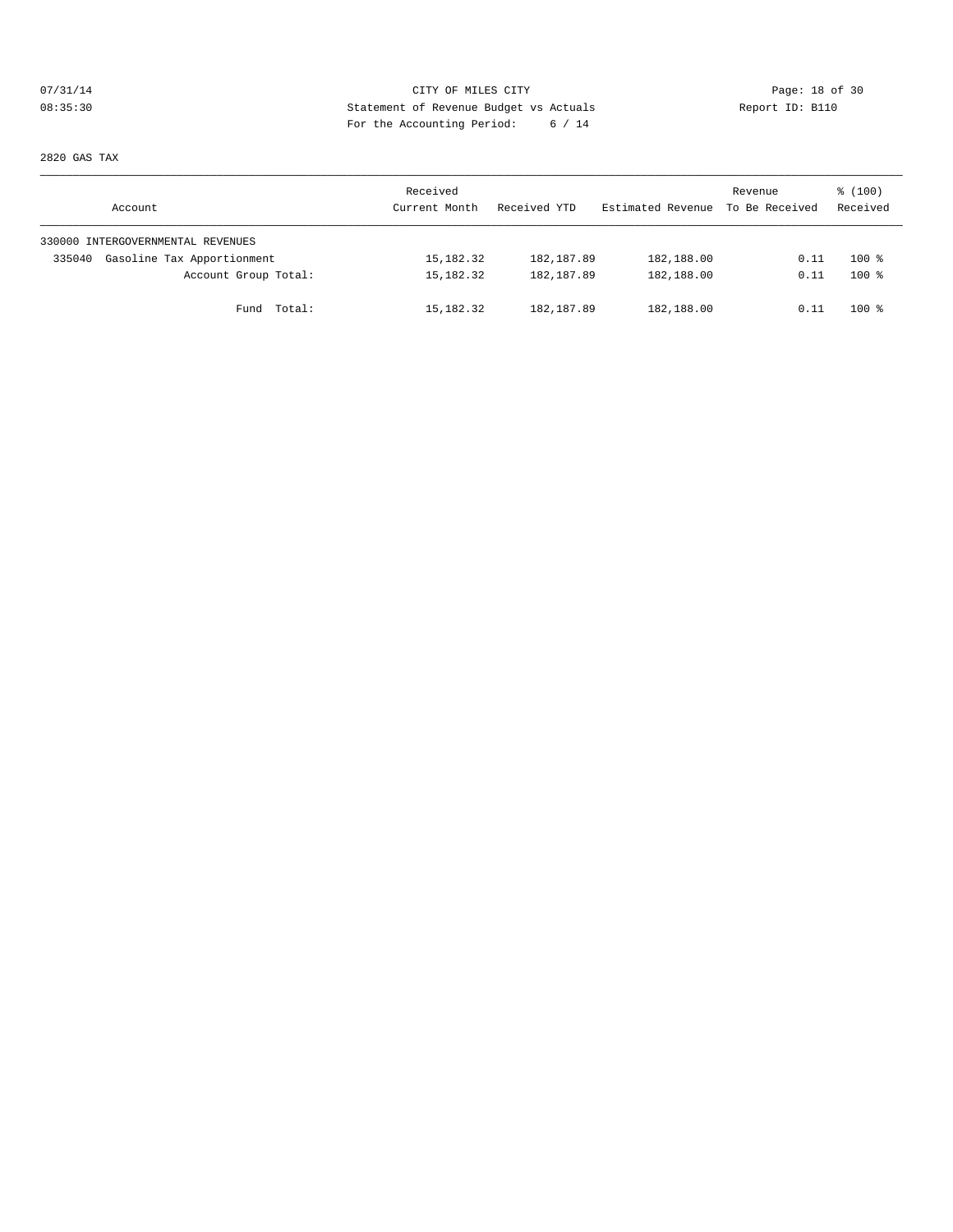# 07/31/14 Page: 19 of 30 08:35:30 Statement of Revenue Budget vs Actuals Report ID: B110 For the Accounting Period: 6 / 14

#### 2850 911 EMERGENCY

|                                   | Received        |              |                   | Revenue        | \$(100)         |
|-----------------------------------|-----------------|--------------|-------------------|----------------|-----------------|
| Account                           | Current Month   | Received YTD | Estimated Revenue | To Be Received | Received        |
| 330000 INTERGOVERNMENTAL REVENUES |                 |              |                   |                |                 |
| Basic 911 Funds<br>335080         | 0.00            | 62,849.11    | 65,244.00         | 2,394.89       | 96 <sup>°</sup> |
| 335081<br>Enhanced 911 Funds      | 0.00            | 62,849.11    | 65,244.00         | 2,394.89       | 96 <sup>°</sup> |
| 335082<br>911 - WIRELESS FUNDS    | 0.00            | 105,834.20   | 78,217.00         | $-27,617.20$   | $135$ $%$       |
| Account Group Total:              | 0.00            | 231,532.42   | 208,705.00        | $-22,827.42$   | $111$ %         |
| 370000 INVESTMENT EARNINGS        |                 |              |                   |                |                 |
| 371010<br>Investment Earnings     | 60.65           | 147.37       | 200.00            | 52.63          | 74 %            |
| Account Group Total:              | 60.65           | 147.37       | 200.00            | 52.63          | 74 %            |
| Fund                              | Total:<br>60.65 | 231,679.79   | 208,905.00        | $-22.774.79$   | $111$ %         |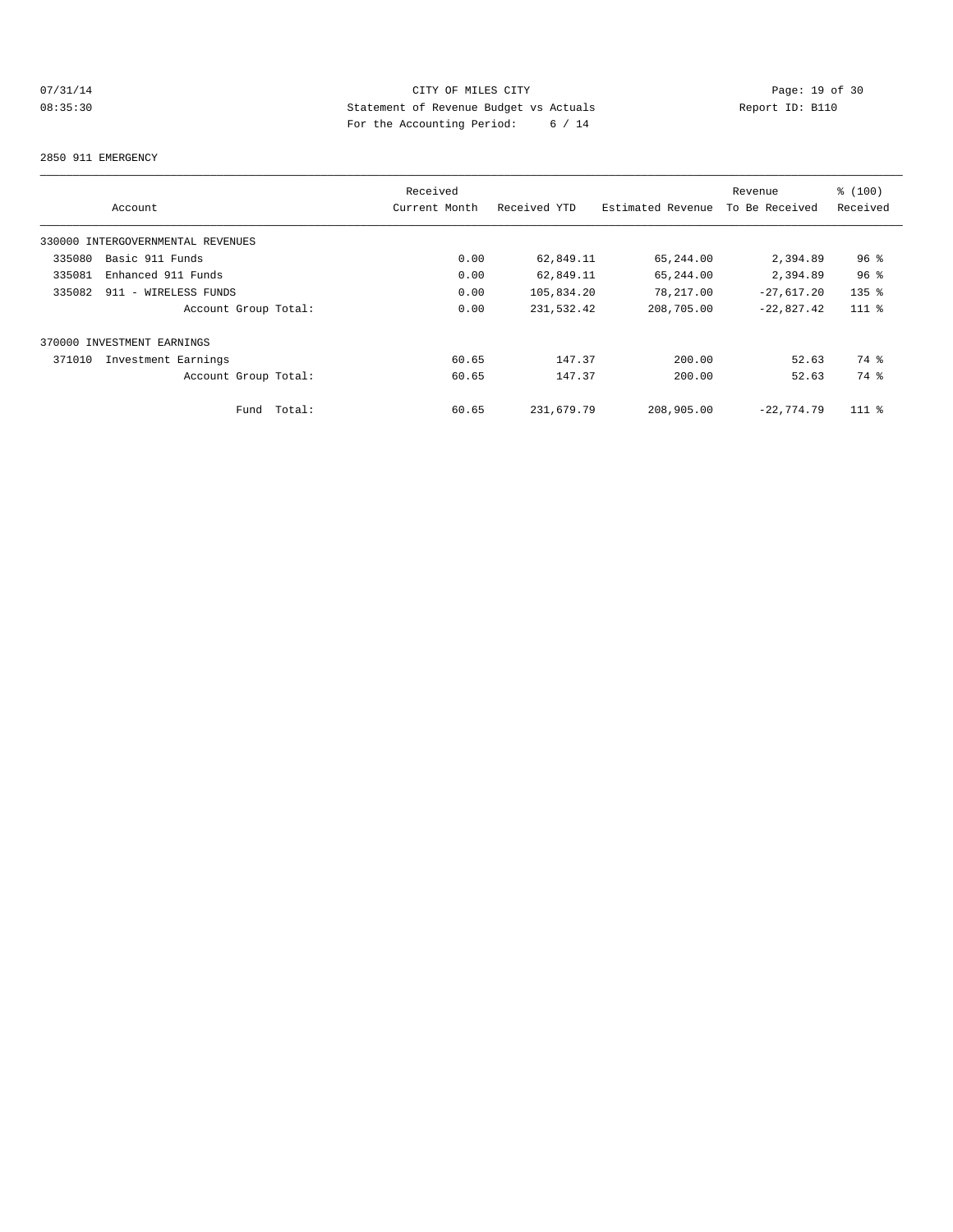# 07/31/14 Page: 20 of 30 08:35:30 Statement of Revenue Budget vs Actuals Report ID: B110 For the Accounting Period: 6 / 14

#### 2880 LIBRARY GRANTS

|        | Account                           | Received<br>Current Month | Received YTD | Estimated Revenue | Revenue<br>To Be Received | \$(100)<br>Received |
|--------|-----------------------------------|---------------------------|--------------|-------------------|---------------------------|---------------------|
|        | 330000 INTERGOVERNMENTAL REVENUES |                           |              |                   |                           |                     |
| 334100 | Library - State Aid               | 0.00                      | 5,398.69     | 5,398.00          | $-0.69$                   | $100*$              |
| 334101 | HB#193-Interlibrary Loan Reimb    | 0.00                      | 49,498.12    | 2,500.00          | $-46.998.12$              | $***$ 2             |
| 334105 | Sagebrush Fed/Coal Sev Tax        | 0.00                      | 6.161.30     | 6,160.00          | $-1.30$                   | $100*$              |
|        | Account Group Total:              | 0.00                      | 61,058.11    | 14,058.00         | $-47.000.11$              | $434$ $%$           |
|        | Total:<br>Fund                    | 0.00                      | 61,058.11    | 14,058.00         | $-47.000.11$              | $434$ $%$           |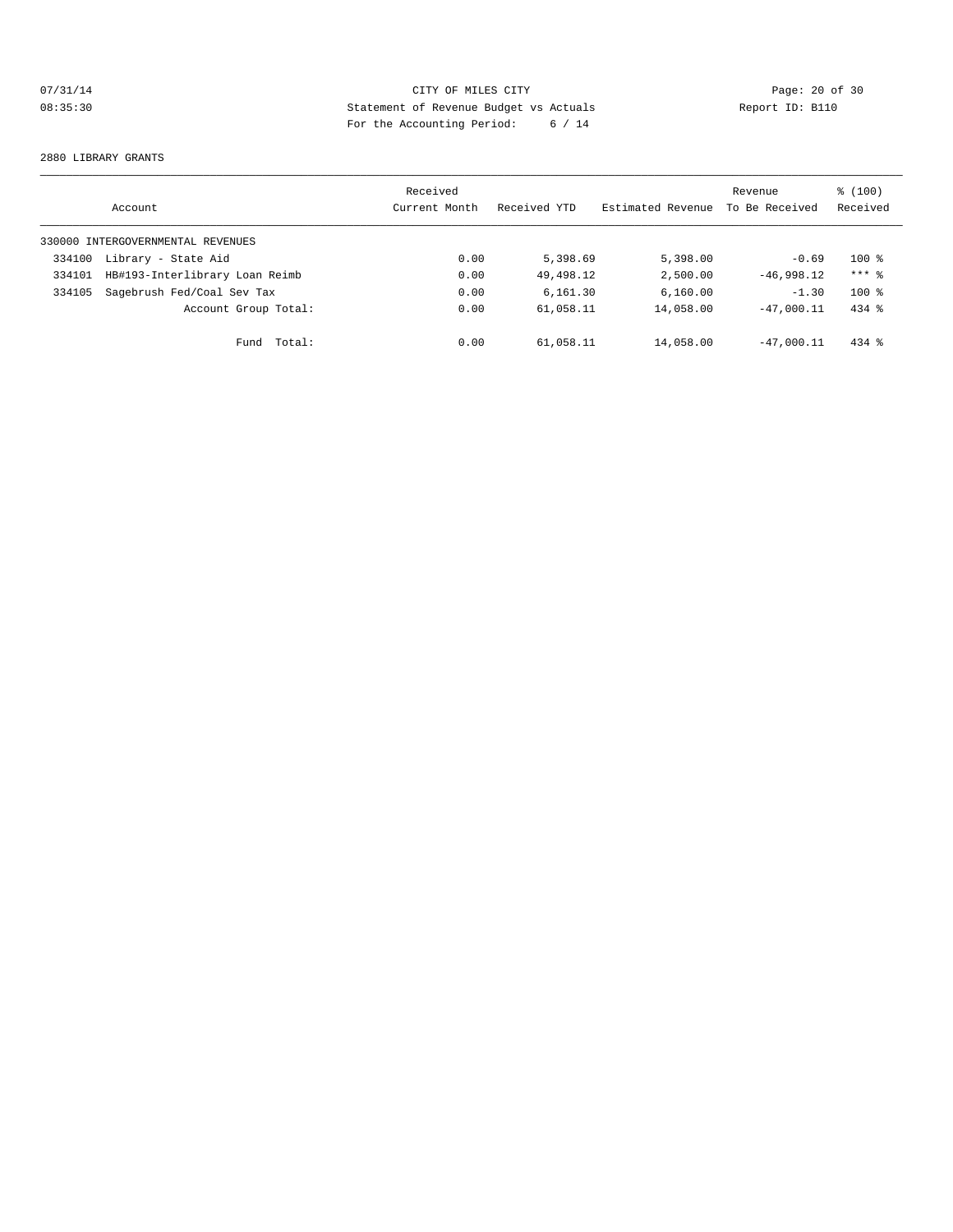# 07/31/14 Page: 21 of 30 08:35:30 Statement of Revenue Budget vs Actuals Report ID: B110 For the Accounting Period: 6 / 14

2935 Historic Preservation

|        | Account                              | Received<br>Current Month | Received YTD | Estimated Revenue | Revenue<br>To Be Received | % (100)<br>Received     |
|--------|--------------------------------------|---------------------------|--------------|-------------------|---------------------------|-------------------------|
|        |                                      |                           |              |                   |                           |                         |
|        | 330000 INTERGOVERNMENTAL REVENUES    |                           |              |                   |                           |                         |
| 331171 | HP-CDBG-ED Grant                     | 2,750.00                  | 2,750.00     | 2,750.00          | 0.00                      | $100*$                  |
| 331172 | Montana Main St Grant                | 0.00                      | 0.00         | 1,784.00          | 1,784.00                  | 0 <sup>8</sup>          |
| 334000 | State Grants                         | 1,322.63                  | 6,547.63     | 5,225.00          | $-1,322.63$               | $125$ %                 |
| 334121 | DNRC GRANTS                          | 0.00                      | 6.000.00     | 6.000.00          | 0.00                      | $100*$                  |
|        | Account Group Total:                 | 4,072.63                  | 15,297.63    | 15,759.00         | 461.37                    | 97 <sup>°</sup>         |
|        | 340000 Charges for Services          |                           |              |                   |                           |                         |
|        | 346080 Preservation Service Fees     | 350.00                    | 795.00       | 1,200.00          | 405.00                    | 66 %                    |
|        | Account Group Total:                 | 350.00                    | 795.00       | 1,200.00          | 405.00                    | 66 %                    |
|        | 360000 MISCELLANEOUS REVENUE         |                           |              |                   |                           |                         |
| 362020 | MISC REVENUE                         | 0.00                      | 1.99         | 0.00              | $-1.99$                   | $***$ $ -$              |
| 365000 | Contributions and Donations          | 0.00                      | 100.00       | 0.00              | $-100.00$                 | $***$ $ \frac{6}{9}$    |
| 365020 | Private Grant                        | $-350.00$                 | 5,400.00     | 5,750.00          | 350.00                    | $94$ $%$                |
| 365050 | Preservation-LPAnderson Grant        | 0.00                      | 7.258.00     | 7,258.00          | 0.00                      | $100*$                  |
| 365070 | Custer Co. Historical Society (CCHS) | 0.00                      | 0.00         | 5,023.00          | 5,023.00                  | $0 \text{ }$ $\text{ }$ |
|        | Account Group Total:                 | $-350.00$                 | 12,759.99    | 18,031.00         | 5,271.01                  | 71.8                    |
|        | 380000 OTHER FINANCING SOURCES       |                           |              |                   |                           |                         |
| 383000 | Interfund Operating Transfer         | 0.00                      | 8,585.00     | 8,000.00          | $-585.00$                 | 107 <sub>8</sub>        |
|        | Account Group Total:                 | 0.00                      | 8,585.00     | 8,000.00          | $-585.00$                 | 107 <sub>8</sub>        |
|        | Fund Total:                          | 4,072.63                  | 37, 437.62   | 42,990.00         | 5,552.38                  | 87%                     |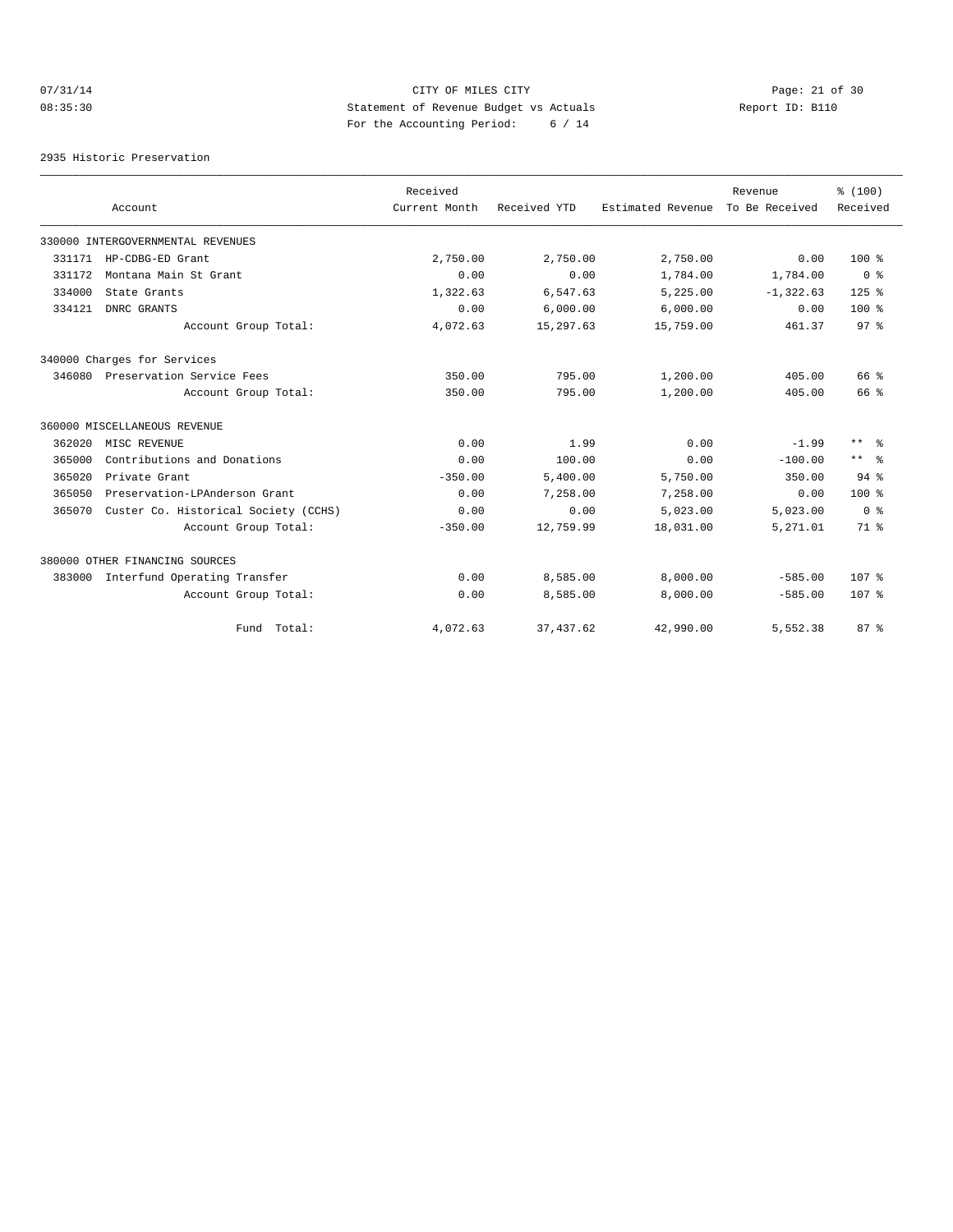# 07/31/14 Page: 22 of 30 08:35:30 Statement of Revenue Budget vs Actuals Report ID: B110 For the Accounting Period: 6 / 14

2985 RETIRED SENIOR VOLUNTEER PROG (RSVP)

|        | Account                           | Received<br>Current Month | Received YTD | Estimated Revenue | Revenue<br>To Be Received | % (100)<br>Received |
|--------|-----------------------------------|---------------------------|--------------|-------------------|---------------------------|---------------------|
|        | 330000 INTERGOVERNMENTAL REVENUES |                           |              |                   |                           |                     |
| 331165 | RSVP FEDERAL GRANTS-Custer        | 13,061.20                 | 63,743.98    | 58,228.00         | $-5, 515.98$              | $109$ %             |
|        | Account Group Total:              | 13,061.20                 | 63,743.98    | 58,228.00         | $-5, 515.98$              | $109$ %             |
|        | 360000 MISCELLANEOUS REVENUE      |                           |              |                   |                           |                     |
| 362020 | MISC REVENUE                      | 0.00                      | 7,621.66     | 10,000.00         | 2,378.34                  | 76 %                |
| 365000 | Contributions and Donations       | 0.00                      | 4,525.00     | 2,746.00          | $-1,779.00$               | $165$ %             |
|        | Account Group Total:              | 0.00                      | 12,146.66    | 12,746.00         | 599.34                    | 95 <sup>8</sup>     |
|        | 370000 INVESTMENT EARNINGS        |                           |              |                   |                           |                     |
| 371010 | Investment Earnings               | 4.83                      | 22.79        | 0.00              | $-22.79$                  | $***$ 8             |
|        | Account Group Total:              | 4.83                      | 22.79        | 0.00              | $-22.79$                  | $***$ $ -$          |
|        | Fund Total:                       | 13,066.03                 | 75,913.43    | 70,974.00         | $-4,939.43$               | 107 %               |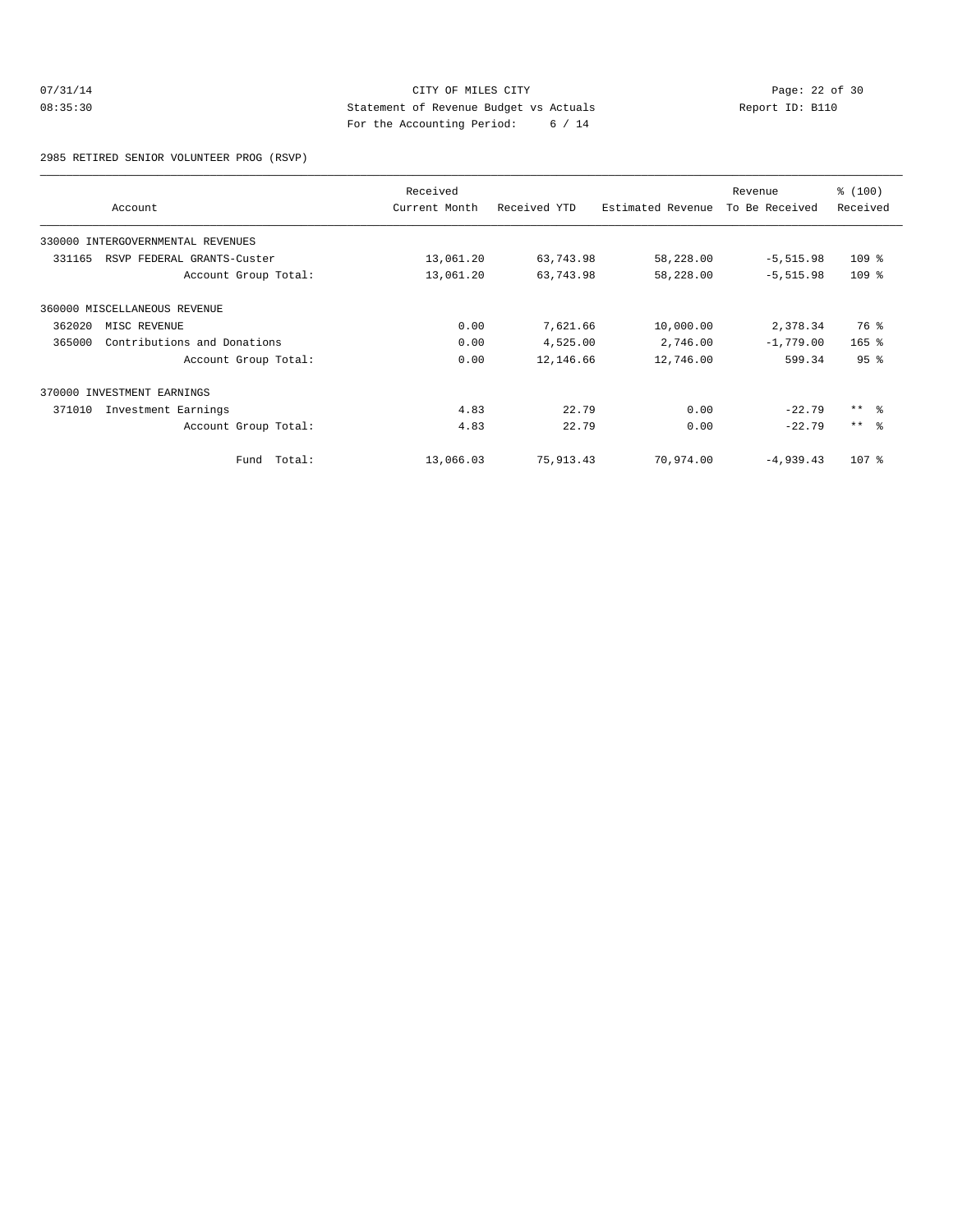# 07/31/14 Page: 23 of 30 08:35:30 Statement of Revenue Budget vs Actuals Report ID: B110 For the Accounting Period: 6 / 14

3300 Judgement & Losses-Power Settlement

|                                        | Received      |              |                   | Revenue        | \$(100)         |  |
|----------------------------------------|---------------|--------------|-------------------|----------------|-----------------|--|
| Account                                | Current Month | Received YTD | Estimated Revenue | To Be Received | Received        |  |
| 310000 TAXES                           |               |              |                   |                |                 |  |
| Real Property Taxes<br>311010          | 0.00          | $-0.46$      | 0.00              | 0.46           | $***$ $\approx$ |  |
| Account Group Total:                   | 0.00          | $-0.46$      | 0.00              | 0.46           | $***$ 8         |  |
| 380000 OTHER FINANCING SOURCES         |               |              |                   |                |                 |  |
| Interfund Operating Transfer<br>383000 | 0.00          | 221.51       | 0.00              | $-221.51$      | $***$ $\approx$ |  |
| Account Group Total:                   | 0.00          | 221.51       | 0.00              | $-221.51$      | $***$ $\approx$ |  |
| Fund<br>Total:                         | 0.00          | 221.05       | 0.00              | $-221.05$      | $***$ $\approx$ |  |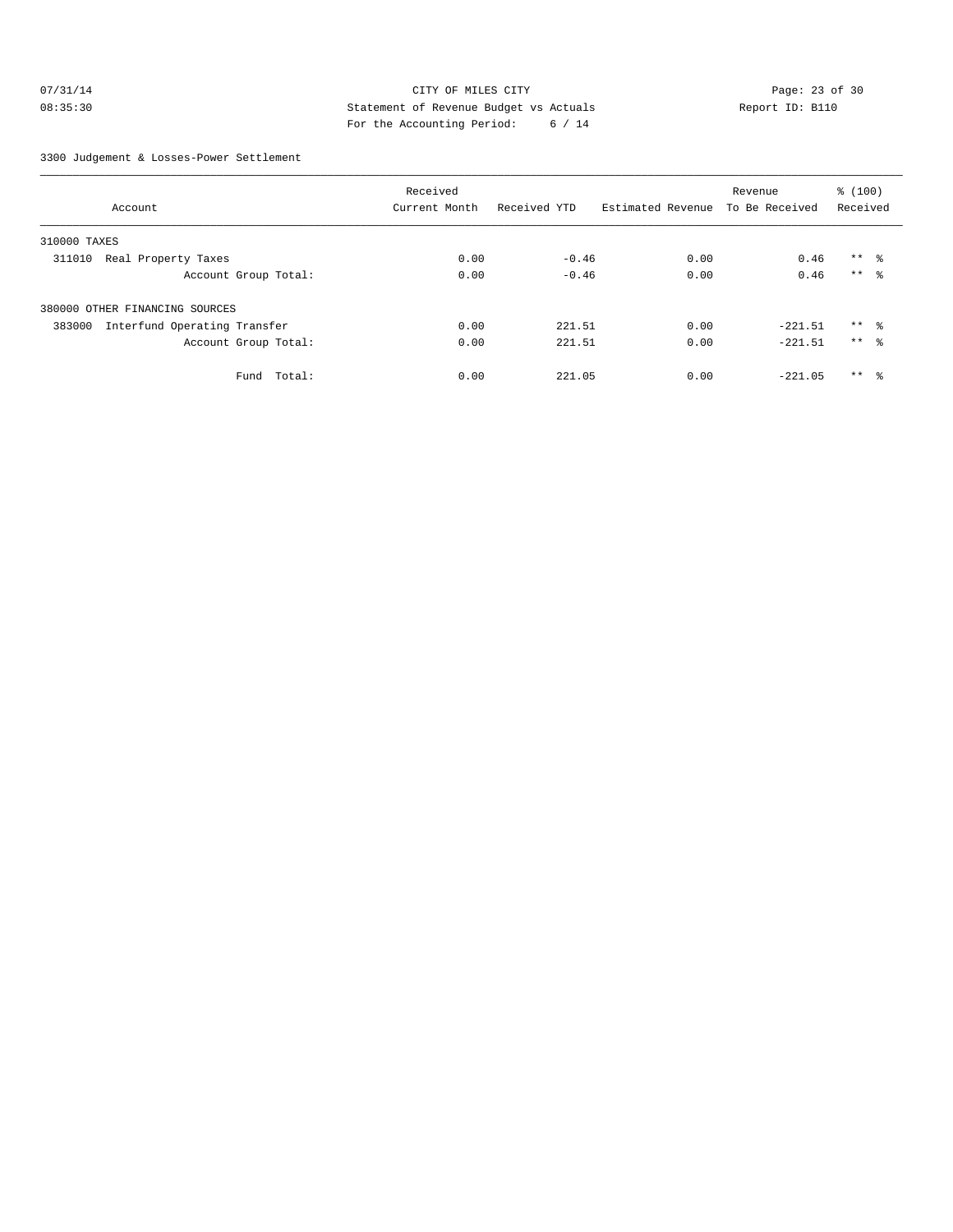#### 07/31/14 Page: 24 of 30 08:35:30 Statement of Revenue Budget vs Actuals Report ID: B110 For the Accounting Period: 6 / 14

4000 General Fund Capitol Improvement Fund

|                                        | Received      |              |                   | Revenue        | % (100)             |
|----------------------------------------|---------------|--------------|-------------------|----------------|---------------------|
| Account                                | Current Month | Received YTD | Estimated Revenue | To Be Received | Received            |
| 370000 INVESTMENT EARNINGS             |               |              |                   |                |                     |
| 371010<br>Investment Earnings          | 83.66         | 327.76       | 0.00              | $-327.76$      | $***$ $\frac{6}{5}$ |
| Account Group Total:                   | 83.66         | 327.76       | 0.00              | $-327.76$      | $***$ $\approx$     |
| 380000 OTHER FINANCING SOURCES         |               |              |                   |                |                     |
| Interfund Operating Transfer<br>383000 | 0.00          | 46,000.00    | 46,000.00         | 0.00           | $100*$              |
| Account Group Total:                   | 0.00          | 46,000.00    | 46,000.00         | 0.00           | $100*$              |
| Total:<br>Fund                         | 83.66         | 46,327.76    | 46,000.00         | $-327.76$      | $101$ %             |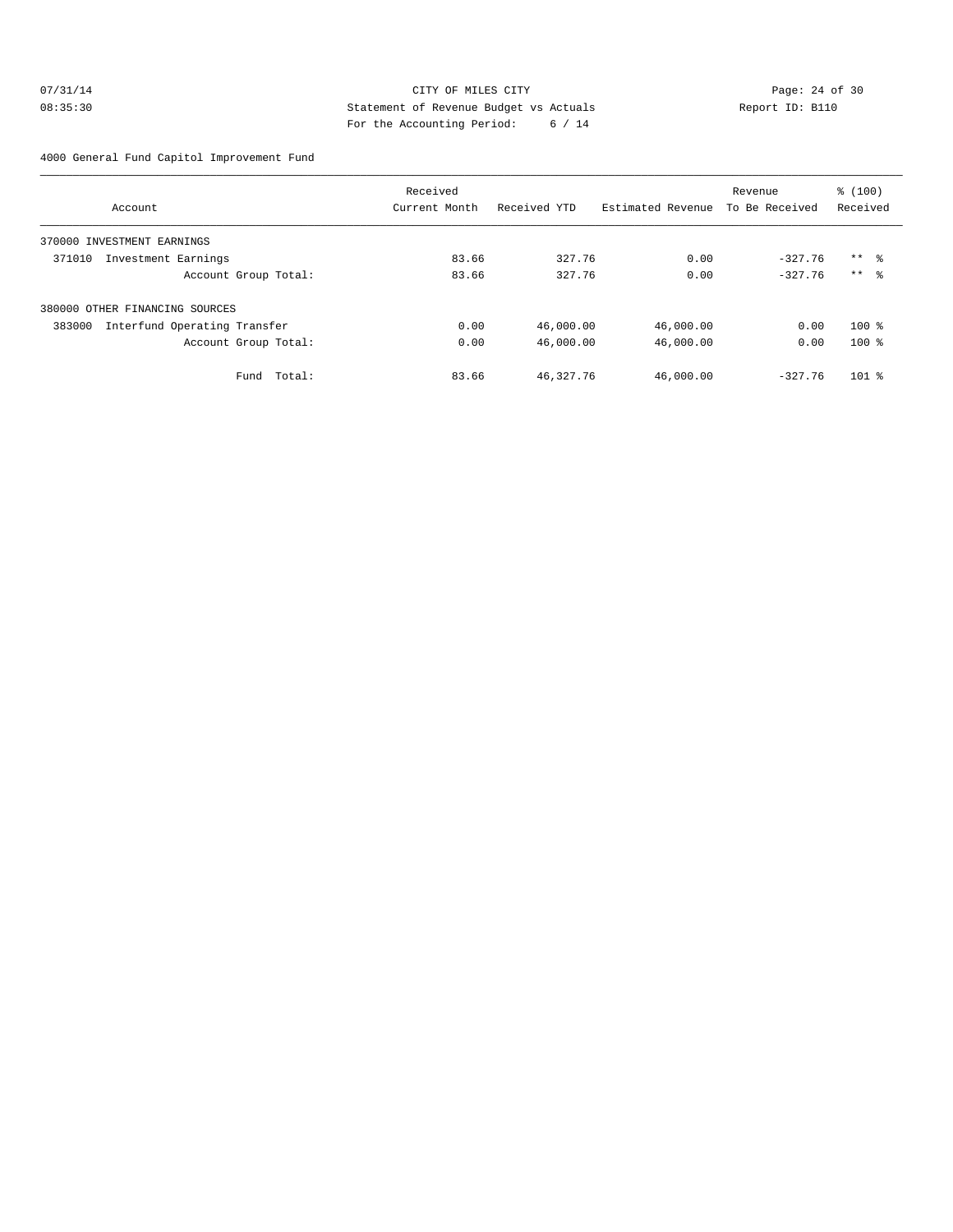# 07/31/14 Page: 25 of 30 08:35:30 Statement of Revenue Budget vs Actuals Report ID: B110 For the Accounting Period: 6 / 14

4060 CAPITAL IMPROV-PUBLIC WORKS

|        |                                    | Received      |              |                   | Revenue        | % (100)                 |
|--------|------------------------------------|---------------|--------------|-------------------|----------------|-------------------------|
|        | Account                            | Current Month | Received YTD | Estimated Revenue | To Be Received | Received                |
|        | 320000 LICENSES AND PERMITS        |               |              |                   |                |                         |
| 323040 | Other Miscellaneous Permits        | 750.00        | 6,651.09     | 2,500.00          | $-4, 151.09$   | $266$ %                 |
|        | Account Group Total:               | 750.00        | 6,651.09     | 2,500.00          | $-4, 151.09$   | $266$ $\frac{6}{3}$     |
|        | 340000 Charges for Services        |               |              |                   |                |                         |
|        | 343014 Street Cleaning             | 9,490.00      | 9,490.00     | 8,490.00          | $-1,000.00$    | 112 %                   |
| 343016 | Prkg Vio/Off Str-Impnd Fees        | 437.00        | 1,358.56     | 500.00            | $-858.56$      | $272$ $%$               |
| 343018 | Sale of Street & Roadway Materials | 0.00          | 5,362.50     | 0.00              | $-5, 362.50$   | $***$ $ \frac{6}{9}$    |
|        | Account Group Total:               | 9,927.00      | 16,211.06    | 8,990.00          | $-7, 221.06$   | $180*$                  |
|        | 360000 MISCELLANEOUS REVENUE       |               |              |                   |                |                         |
| 362020 | MISC REVENUE                       | 1,060.14      | 1,060.14     | 0.00              | $-1,060.14$    | $***$ %                 |
|        | Account Group Total:               | 1,060.14      | 1,060.14     | 0.00              | $-1,060.14$    | $***$ $ \frac{6}{6}$    |
|        | 370000 INVESTMENT EARNINGS         |               |              |                   |                |                         |
| 371010 | Investment Earnings                | 23.75         | 99.81        | 0.00              | $-99.81$       | $***$ $%$               |
|        | Account Group Total:               | 23.75         | 99.81        | 0.00              | $-99.81$       | $***$ $ -$              |
|        | 380000 OTHER FINANCING SOURCES     |               |              |                   |                |                         |
| 382010 | Sale of Fixed Assets               | $-1,060.14$   | 0.00         | 0.00              | 0.00           | $***$ $=$ $\frac{6}{5}$ |
| 383000 | Interfund Operating Transfer       | 0.00          | 20,000.00    | 20,000.00         | 0.00           | $100*$                  |
|        | Account Group Total:               | $-1,060.14$   | 20,000.00    | 20,000.00         | 0.00           | $100*$                  |
|        | Fund Total:                        | 10,700.75     | 44,022.10    | 31,490.00         | $-12,532.10$   | $140*$                  |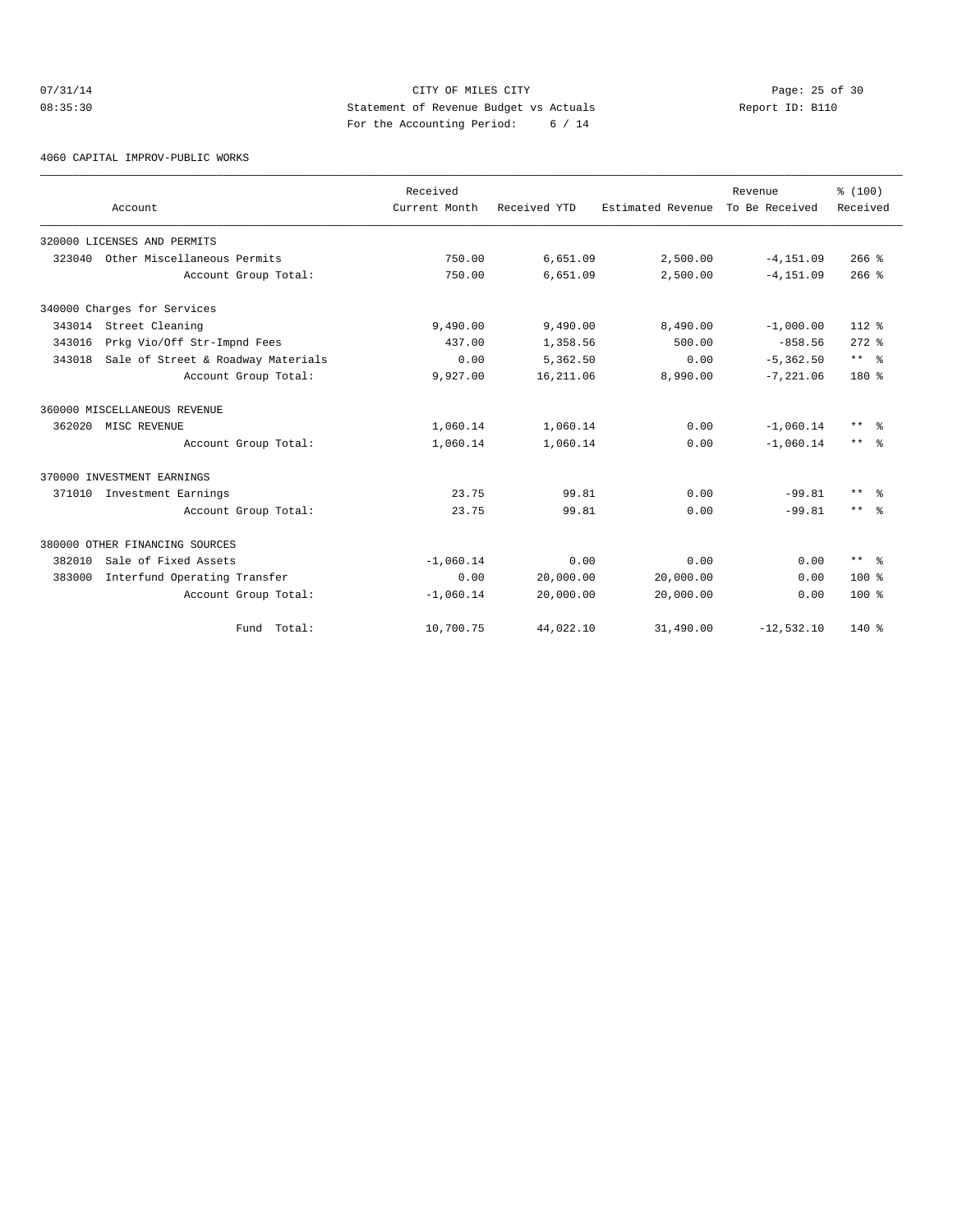# 07/31/14 Page: 26 of 30 08:35:30 Statement of Revenue Budget vs Actuals Report ID: B110 For the Accounting Period: 6 / 14

#### 5210 WATER UTILITY

|        |                                      | Received      |              |                                  | Revenue       | % (100)         |
|--------|--------------------------------------|---------------|--------------|----------------------------------|---------------|-----------------|
|        | Account                              | Current Month | Received YTD | Estimated Revenue To Be Received |               | Received        |
|        | 330000 INTERGOVERNMENTAL REVENUES    |               |              |                                  |               |                 |
| 331075 | DEO Grant-EECBG Interface Grant      | 0.00          | 0.00         | 3,764.00                         | 3,764.00      | 0 <sup>8</sup>  |
| 331076 | Petro Spill Reimbursement-DEO        | 0.00          | 23,350.19    | 0.00                             | $-23, 350.19$ | $***$ %         |
|        | Account Group Total:                 | 0.00          | 23,350.19    | 3,764.00                         | $-19,586.19$  | 620 %           |
|        | 340000 Charges for Services          |               |              |                                  |               |                 |
| 341075 | Serv/Cnty-Interlocal Agmt            | 0.00          | 0.00         | 3,764.00                         | 3,764.00      | 0 <sup>8</sup>  |
| 343021 | Metered Water Sales                  | 169,610.78    | 1,880,710.81 | 1,950,000.00                     | 69,289.19     | 96 <sup>8</sup> |
| 343022 | Unmetered Water Sales/Chrgoffs       | 245.36        | 2,477.82     | 1,800.00                         | $-677.82$     | $138*$          |
| 343023 | Bulk Water Sales                     | 0.00          | 6,584.95     | 4,500.00                         | $-2,084.95$   | $146$ %         |
| 343025 | Hookup Fee                           | 0.00          | 22,995.00    | 12,000.00                        | $-10,995.00$  | $192$ %         |
| 343026 | Water Install/Tap Chrgs/Labor        | 0.00          | 3,034.34     | 8,000.00                         | 4,965.66      | 38 <sup>8</sup> |
| 343027 | Chg for Wtr Dept. Serv               | 1,305.00      | 2,809.00     | 500.00                           | $-2,309.00$   | $562$ %         |
| 343029 | Curb Stop Replacement Fee            | 3,629.00      | 42,781.77    | 41,880.00                        | $-901.77$     | $102$ %         |
|        | Account Group Total:                 | 174,790.14    | 1,961,393.69 | 2,022,444.00                     | 61,050.31     | 97 <sup>°</sup> |
|        | 360000 MISCELLANEOUS REVENUE         |               |              |                                  |               |                 |
|        | 362040 \$2.00 State Assessment Fee   | 0.00          | 254.00       | 0.00                             | $-254.00$     | $***$ %         |
|        | Account Group Total:                 | 0.00          | 254.00       | 0.00                             | $-254.00$     | $***$ 8         |
|        | 370000 INVESTMENT EARNINGS           |               |              |                                  |               |                 |
|        | 371010 Investment Earnings           | 1,476.19      | 6,251.13     | 6,000.00                         | $-251.13$     | $104$ %         |
|        | Account Group Total:                 | 1,476.19      | 6,251.13     | 6,000.00                         | $-251.13$     | $104$ %         |
|        | 380000 OTHER FINANCING SOURCES       |               |              |                                  |               |                 |
| 382030 | Gain or Loss on Sale of Fixed Assets | 16,112.00     | 16,112.00    | 0.00                             | $-16, 112.00$ | $***$<br>- 옹    |
| 383000 | Interfund Operating Transfer         | 1,483.01      | 1,483.01     | 0.00                             | $-1,483.01$   | $***$<br>- 옹    |
|        | Account Group Total:                 | 17,595.01     | 17,595.01    | 0.00                             | $-17,595.01$  | $***$ $ -$      |
|        | Fund<br>Total:                       | 193,861.34    | 2,008,844.02 | 2,032,208.00                     | 23, 363.98    | 99.8            |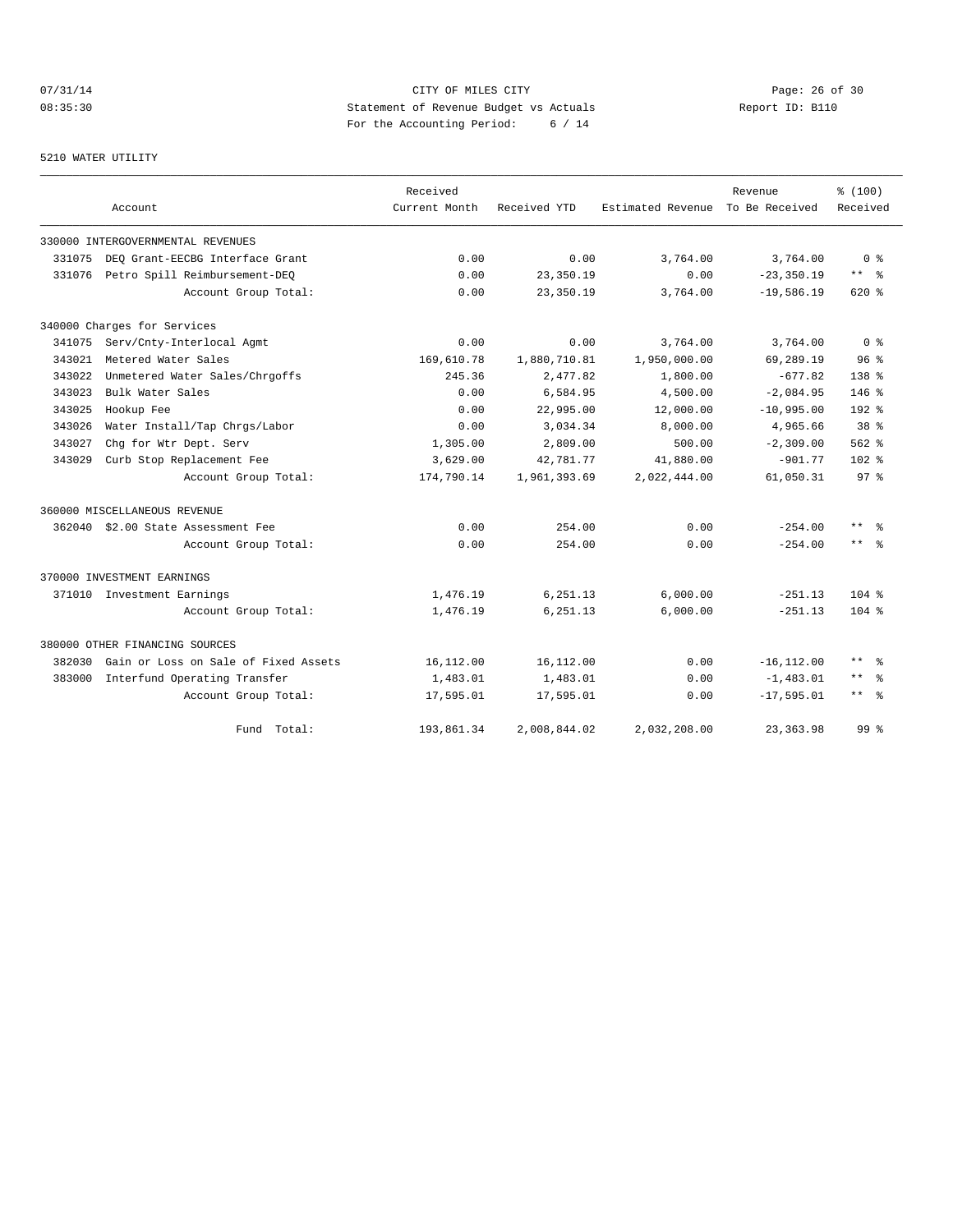#### 07/31/14 Page: 27 of 30 08:35:30 Statement of Revenue Budget vs Actuals Report ID: B110 For the Accounting Period: 6 / 14

#### 5310 SEWER UTILITY

|        |                                      | Received       |                |                   | Revenue        | % (100)          |
|--------|--------------------------------------|----------------|----------------|-------------------|----------------|------------------|
|        | Account                              | Current Month  | Received YTD   | Estimated Revenue | To Be Received | Received         |
|        | 330000 INTERGOVERNMENTAL REVENUES    |                |                |                   |                |                  |
| 334120 | TSEP Grant                           | 0.00           | 0.00           | 500,000.00        | 500,000.00     | 0 <sup>8</sup>   |
|        | Account Group Total:                 | 0.00           | 0.00           | 500,000.00        | 500,000.00     | 0 <sup>8</sup>   |
|        | 340000 Charges for Services          |                |                |                   |                |                  |
| 341075 | Serv/Cnty-Interlocal Agmt            | 382.50         | 382.50         | 1,500.00          | 1,117.50       | 26%              |
| 343031 | Sewer Service Charges                | 90,439.45      | 1,086,530.00   | 1,028,304.00      | $-58, 226.00$  | 106 <sup>°</sup> |
| 343032 | Sewer Installation Charges/Chrgoffs  | 245.35         | 1,951.65       | 1,200.00          | $-751.65$      | 163 <sup>8</sup> |
| 343033 | Hookup Fee                           | 0.00           | 11,800.00      | 5,000.00          | $-6,800.00$    | $236$ %          |
| 343034 | Treatment Facilities Fees            | 358.51         | 3,007.32       | 3,000.00          | $-7.32$        | $100*$           |
| 343036 | Miscellaneous Sewer Revenue (Labor)  | 170.00         | 1,105.50       | 2,000.00          | 894.50         | 55 <sup>8</sup>  |
| 343037 | Baker Road Etc.                      | 764.93         | 8.947.39       | 8,200.00          | $-747.39$      | $109$ $*$        |
| 343038 | RURAL SWR DIST #1                    | 11,500.00      | 23,000.00      | 23,000.00         | 0.00           | $100*$           |
|        | Account Group Total:                 | 103,860.74     | 1, 136, 724.36 | 1,072,204.00      | $-64,520.36$   | 106 <sup>°</sup> |
|        | 360000 MISCELLANEOUS REVENUE         |                |                |                   |                |                  |
| 361010 | Land Rental                          | 0.00           | 2,575.90       | 2.500.00          | $-75.90$       | $103*$           |
| 362020 | MISC REVENUE                         | 0.00           | 0.00           | 8,300,805.00      | 8,300,805.00   | 0 <sup>8</sup>   |
|        | Account Group Total:                 | 0.00           | 2,575.90       | 8,303,305.00      | 8,300,729.10   | 0 <sup>8</sup>   |
|        | 370000 INVESTMENT EARNINGS           |                |                |                   |                |                  |
|        | 371010 Investment Earnings           | 341.16         | 1,522.13       | 3,000.00          | 1,477.87       | $51$ $%$         |
|        | Account Group Total:                 | 341.16         | 1,522.13       | 3,000.00          | 1,477.87       | $51$ $%$         |
|        | 380000 OTHER FINANCING SOURCES       |                |                |                   |                |                  |
| 381070 | Proceeds from Notes/Loans/Intercap   | $-590, 943.40$ | 0.00           | 1,324,500.00      | 1,324,500.00   | 0 <sup>8</sup>   |
| 382030 | Gain or Loss on Sale of Fixed Assets | 2,146.25       | 2,146.25       | 0.00              | $-2, 146.25$   | $***$ 8          |
|        | Account Group Total:                 | $-588,797.15$  | 2,146.25       | 1,324,500.00      | 1,322,353.75   | 0 <sup>8</sup>   |
|        | Fund Total:                          | $-484, 595.25$ | 1,142,968.64   | 11,203,009.00     | 10,060,040.36  | $10*$            |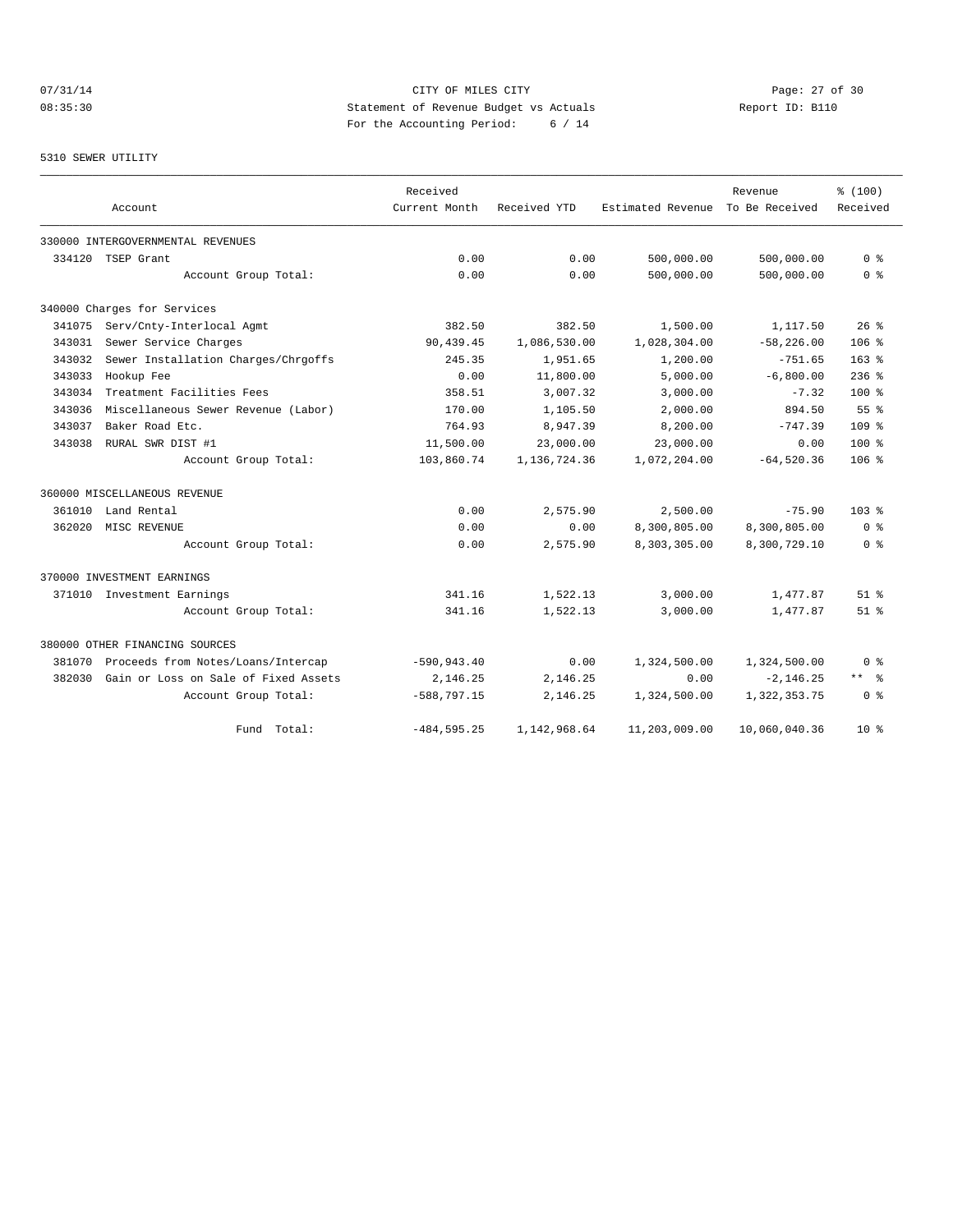# 07/31/14 Page: 28 of 30 08:35:30 Statement of Revenue Budget vs Actuals Report ID: B110 For the Accounting Period: 6 / 14

#### 5510 AMBULANCE FUND

|              | Account                                    | Received<br>Current Month | Received YTD | Estimated Revenue | Revenue<br>To Be Received | % (100)<br>Received  |
|--------------|--------------------------------------------|---------------------------|--------------|-------------------|---------------------------|----------------------|
| 310000 TAXES |                                            |                           |              |                   |                           |                      |
| 311010       | Real Property Taxes                        | 115.78                    | 6,787.16     | 6,500.00          | $-287.16$                 | $104$ %              |
| 311020       | Personal Property Taxes                    | 171.81                    | 266.78       | 650.00            | 383.22                    | $41*$                |
| 312000       | Penalty & Interest on Delinquent Taxes     | 0.93                      | 33.49        | 40.00             | 6.51                      | 84 %                 |
|              | Account Group Total:                       | 288.52                    | 7,087.43     | 7,190.00          | 102.57                    | 99 <sup>8</sup>      |
|              | 330000 INTERGOVERNMENTAL REVENUES          |                           |              |                   |                           |                      |
|              | 331040 Medicaid Supplemental Program-State | 0.00                      | 0.00         | 3,700.00          | 3,700.00                  | 0 <sup>8</sup>       |
|              | Account Group Total:                       | 0.00                      | 0.00         | 3,700.00          | 3,700.00                  | 0 <sup>8</sup>       |
|              | 340000 Charges for Services                |                           |              |                   |                           |                      |
| 341075       | Serv/Cnty-Interlocal Agmt                  | 5,200.00                  | 26,200.00    | 35,747.00         | 9,547.00                  | 73.8                 |
| 342026       | Ambulance Charges                          | 92,545.87                 | 805, 814.34  | 824,085.00        | 18,270.66                 | 98 %                 |
| 342027       | Ambulance Standby                          | 2,600.00                  | 7,000.00     | 7,500.00          | 500.00                    | 93 <sup>8</sup>      |
|              | Account Group Total:                       | 100, 345.87               | 839,014.34   | 867, 332, 00      | 28, 317.66                | 97 <sup>8</sup>      |
|              | 360000 MISCELLANEOUS REVENUE               |                           |              |                   |                           |                      |
| 362020       | MISC REVENUE                               | 0.00                      | 7,825.46     | 0.00              | $-7.825.46$               | $***$ $ \frac{6}{9}$ |
| 366010       | Misc- From Charge off Accts                | 10.00                     | 1,347.60     | 5,500.00          | 4,152.40                  | 25%                  |
|              | Account Group Total:                       | 10.00                     | 9,173.06     | 5,500.00          | $-3,673.06$               | $167$ %              |
|              | 370000 INVESTMENT EARNINGS                 |                           |              |                   |                           |                      |
| 371010       | Investment Earnings                        | 0.00                      | 0.00         | 499.00            | 499.00                    | 0 <sup>8</sup>       |
|              | Account Group Total:                       | 0.00                      | 0.00         | 499.00            | 499.00                    | 0 <sup>8</sup>       |
|              | Fund Total:                                | 100,644.39                | 855, 274.83  | 884, 221.00       | 28,946.17                 | 97%                  |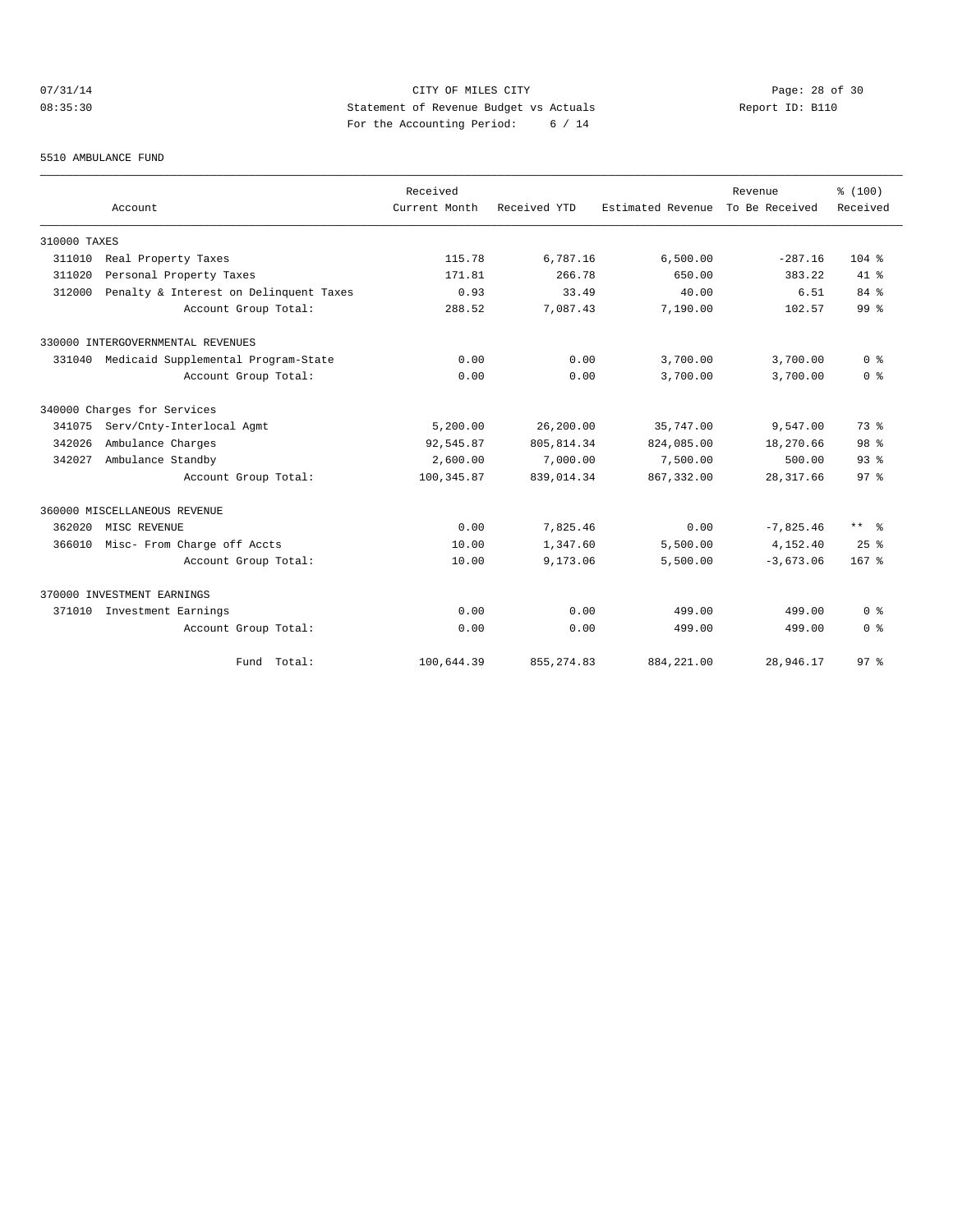# 07/31/14 Page: 29 of 30 08:35:30 Statement of Revenue Budget vs Actuals Report ID: B110 For the Accounting Period: 6 / 14

5610 AIRPORT OPERATING

|              |                                        | Received      |              |                   | Revenue        | % (100)              |
|--------------|----------------------------------------|---------------|--------------|-------------------|----------------|----------------------|
|              | Account                                | Current Month | Received YTD | Estimated Revenue | To Be Received | Received             |
| 310000 TAXES |                                        |               |              |                   |                |                      |
| 311010       | Real Property Taxes                    | 156.18        | 10,126.00    | 9,000.00          | $-1, 126.00$   | $113*$               |
| 311020       | Personal Property Taxes                | 256.21        | 398.66       | 1,400.00          | 1,001.34       | 28 <sup>8</sup>      |
| 312000       | Penalty & Interest on Delinquent Taxes | 1.41          | 40.43        | 50.00             | 9.57           | $81$ %               |
|              | Account Group Total:                   | 413.80        | 10,565.09    | 10,450.00         | $-115.09$      | $101$ %              |
|              | 330000 INTERGOVERNMENTAL REVENUES      |               |              |                   |                |                      |
|              | 331129 Federal Aeronautics Admin Grant | 137,213.00    | 258,068.00   | 180,000.00        | $-78,068.00$   | $143*$               |
|              | Account Group Total:                   | 137,213.00    | 258,068.00   | 180,000.00        | $-78,068.00$   | $143*$               |
|              | 340000 Charges for Services            |               |              |                   |                |                      |
| 341075       | Serv/Cnty-Interlocal Agmt              | 12,690.00     | 26,527.50    | 22,000.00         | $-4,527.50$    | $121$ $*$            |
| 343018       | Sale of Street & Roadway Materials     | 0.00          | 2,230.65     | 0.00              | $-2, 230.65$   | $***$ $ \frac{6}{9}$ |
| 343061       | Landing Fees                           | 155.45        | 920.45       | 10,000.00         | 9,079.55       | 9 <sup>8</sup>       |
| 343062       | Aviation Fuel                          | 39,107.16     | 372,565.72   | 380,000.00        | 7,434.28       | 98 <sup>8</sup>      |
| 343064       | Hangar Rent                            | 3,144.40      | 37,159.20    | 36,223.00         | $-936.20$      | 103 <sub>8</sub>     |
| 343065       | Building Rentals                       | 1,884.11      | 34,907.39    | 51,000.00         | 16,092.61      | 68 %                 |
| 343067       | Other - Miscellaneous                  | 0.00          | 0.00         | 5,000.00          | 5,000.00       | 0 <sup>8</sup>       |
|              | Account Group Total:                   | 56,981.12     | 474, 310.91  | 504,223.00        | 29,912.09      | $94$ $%$             |
|              | 360000 MISCELLANEOUS REVENUE           |               |              |                   |                |                      |
| 361010       | Land Rental                            | 1,495.82      | 20,954.73    | 25,000.00         | 4,045.27       | 84 %                 |
| 362020       | MISC REVENUE                           | 210.00        | 3,007.70     | 3,000.00          | $-7.70$        | $100*$               |
|              | Account Group Total:                   | 1,705.82      | 23,962.43    | 28,000.00         | 4,037.57       | 86 <sup>8</sup>      |
|              | 370000 INVESTMENT EARNINGS             |               |              |                   |                |                      |
|              | 371010 Investment Earnings             | 4.45          | 155.93       | 200.00            | 44.07          | 78 %                 |
|              | Account Group Total:                   | 4.45          | 155.93       | 200.00            | 44.07          | 78 %                 |
|              | Fund Total:                            | 196, 318.19   | 767,062.36   | 722,873.00        | $-44, 189.36$  | $106$ %              |